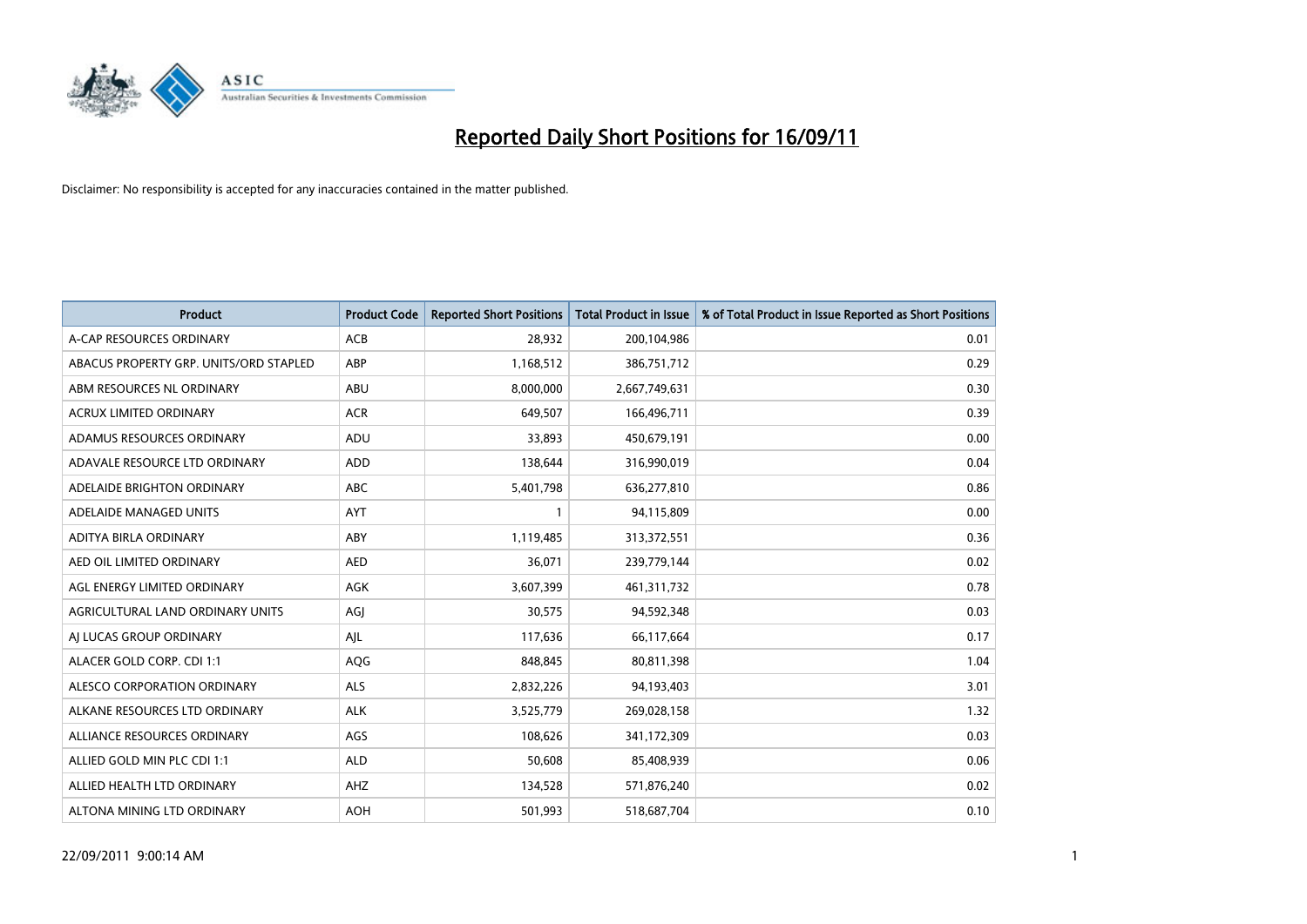

| <b>Product</b>                          | <b>Product Code</b> | <b>Reported Short Positions</b> | Total Product in Issue | % of Total Product in Issue Reported as Short Positions |
|-----------------------------------------|---------------------|---------------------------------|------------------------|---------------------------------------------------------|
| ALUMINA LIMITED ORDINARY                | <b>AWC</b>          | 26,862,784                      | 2,440,196,187          | 1.08                                                    |
| AMADEUS ENERGY ORDINARY                 | AMU                 | 454,000                         | 287,671,278            | 0.16                                                    |
| AMALGAMATED HOLDINGS ORDINARY           | <b>AHD</b>          | 1,504                           | 157,472,748            | 0.00                                                    |
| AMCOR LIMITED ORDINARY                  | <b>AMC</b>          | 3,173,196                       | 1,227,572,318          | 0.25                                                    |
| AMP LIMITED ORDINARY                    | AMP                 | 15,406,815                      | 2,811,693,913          | 0.53                                                    |
| AMPELLA MINING ORDINARY                 | <b>AMX</b>          | 764,082                         | 204,985,108            | 0.38                                                    |
| ANSELL LIMITED ORDINARY                 | <b>ANN</b>          | 2,725,845                       | 133,033,772            | 2.03                                                    |
| ANZ BANKING GRP LTD ORDINARY            | ANZ                 | 10,304,862                      | 2,629,033,329          | 0.39                                                    |
| APA GROUP STAPLED SECURITIES            | APA                 | 6,312,610                       | 634,116,029            | 0.98                                                    |
| APEX MINERALS NL ORDINARY               | <b>AXM</b>          | 885,146                         | 5,550,243,713          | 0.02                                                    |
| APN EUROPEAN RETAIL UNITS STAPLED SEC.  | <b>AEZ</b>          | 11,832                          | 544,910,660            | 0.00                                                    |
| APN NEWS & MEDIA ORDINARY               | <b>APN</b>          | 28,844,162                      | 618,568,292            | 4.66                                                    |
| AQUARIUS PLATINUM. ORDINARY             | <b>AOP</b>          | 4,458,550                       | 470,167,206            | 0.95                                                    |
| AQUILA RESOURCES ORDINARY               | <b>AQA</b>          | 5,918,369                       | 374,368,499            | 1.56                                                    |
| ARAFURA RESOURCE LTD ORDINARY           | <b>ARU</b>          | 8,220,797                       | 367,980,342            | 2.22                                                    |
| ARB CORPORATION ORDINARY                | ARP                 | 11.939                          | 72,481,302             | 0.01                                                    |
| ARDENT LEISURE GROUP STAPLED SECURITIES | AAD                 | 796,258                         | 324, 167, 221          | 0.25                                                    |
| ARISTOCRAT LEISURE ORDINARY             | ALL                 | 20,469,972                      | 536,480,307            | 3.82                                                    |
| ASCIANO LIMITED ORDINARY                | <b>AIO</b>          | 17,483,207                      | 2,926,103,883          | 0.60                                                    |
| ASG GROUP LIMITED ORDINARY              | <b>ASZ</b>          | 90,818                          | 169,117,796            | 0.04                                                    |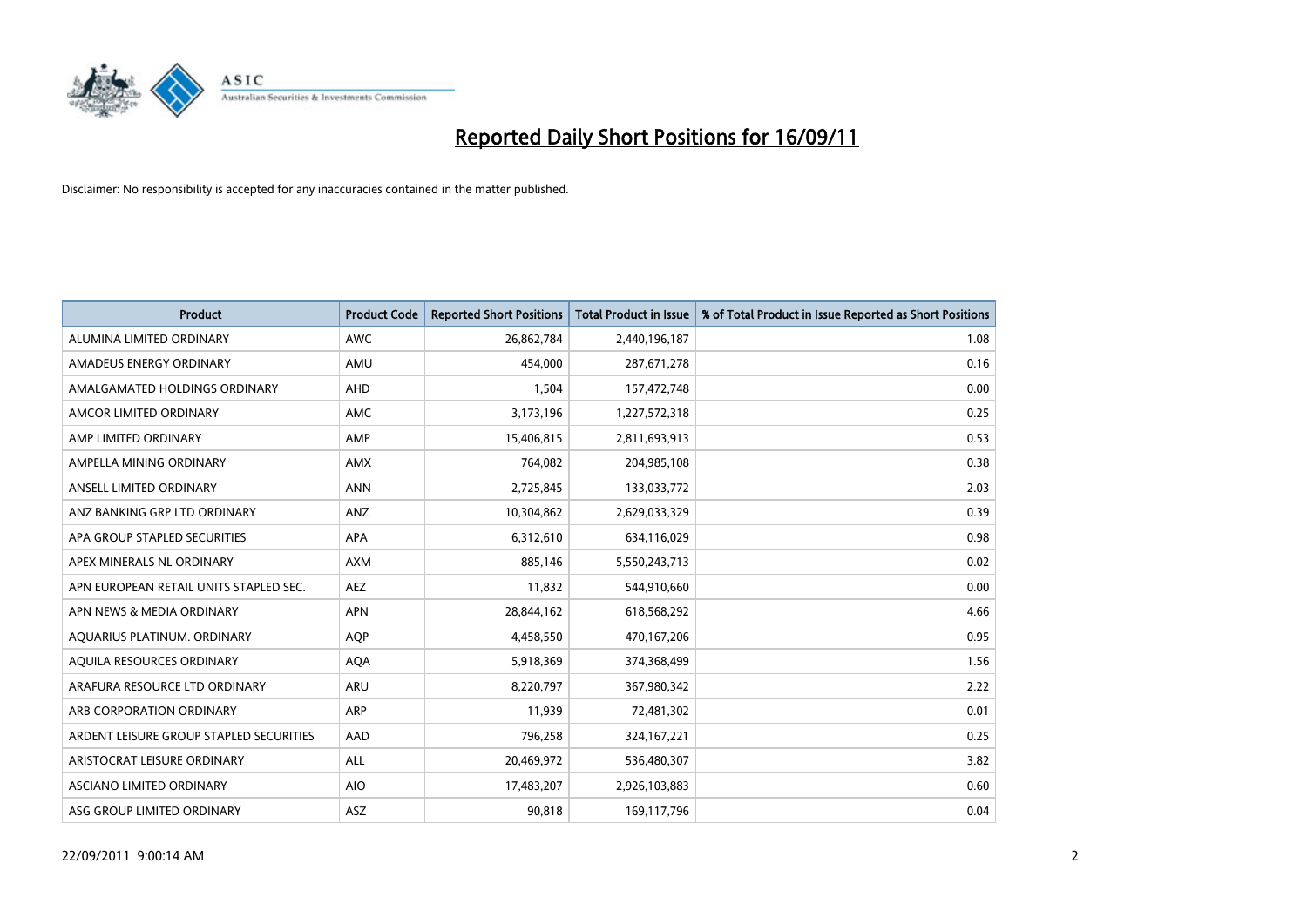

| <b>Product</b>                          | <b>Product Code</b> | <b>Reported Short Positions</b> | Total Product in Issue | % of Total Product in Issue Reported as Short Positions |
|-----------------------------------------|---------------------|---------------------------------|------------------------|---------------------------------------------------------|
| ASPEN GROUP ORD/UNITS STAPLED           | <b>APZ</b>          | 1,152,845                       | 584,985,037            | 0.19                                                    |
| ASPIRE MINING LTD ORDINARY              | <b>AKM</b>          | 2,400,164                       | 540,594,556            | 0.44                                                    |
| ASTON RES LTD ORDINARY                  | <b>AZT</b>          | 1,298,361                       | 204,527,604            | 0.63                                                    |
| ASTRO JAP PROP GROUP STAPLED SECURITIES | AJA                 | 28,020                          | 58,445,002             | 0.05                                                    |
| ASX LIMITED ORDINARY                    | <b>ASX</b>          | 2,468,374                       | 175,136,729            | 1.39                                                    |
| ATLANTIC LIMITED ORDINARY               | ATI                 | 31,575                          | 114,244,850            | 0.03                                                    |
| ATLAS IRON LIMITED ORDINARY             | <b>AGO</b>          | 10,434,722                      | 858,866,016            | 1.22                                                    |
| <b>AURORA OIL &amp; GAS ORDINARY</b>    | <b>AUT</b>          | 8,035,554                       | 411,155,343            | 1.94                                                    |
| AUSDRILL LIMITED ORDINARY               | ASL                 | 153,844                         | 301,685,848            | 0.04                                                    |
| AUSENCO LIMITED ORDINARY                | <b>AAX</b>          | 1,498,867                       | 122,987,022            | 1.20                                                    |
| AUSGOLD LIMITED ORDINARY                | <b>AUC</b>          | 128,160                         | 84,923,812             | 0.15                                                    |
| <b>AUSTAL LIMITED ORDINARY</b>          | ASB                 | 365,659                         | 188,069,638            | 0.18                                                    |
| <b>AUSTAR UNITED ORDINARY</b>           | <b>AUN</b>          | 1,771,524                       | 1,271,505,737          | 0.12                                                    |
| AUSTBROKERS HOLDINGS ORDINARY           | <b>AUB</b>          | $\overline{2}$                  | 54,658,736             | 0.00                                                    |
| AUSTIN ENGINEERING ORDINARY             | <b>ANG</b>          | 3,403                           | 72,014,403             | 0.00                                                    |
| <b>AUSTRALAND ASSETS ASSETS</b>         | AAZPB               | 1,168                           | 2,750,000              | 0.04                                                    |
| AUSTRALAND PROPERTY STAPLED SECURITY    | <b>ALZ</b>          | 757,541                         | 576,846,597            | 0.13                                                    |
| AUSTRALIAN AGRICULT. ORDINARY           | AAC                 | 809,492                         | 312,892,824            | 0.24                                                    |
| <b>AUSTRALIAN EDUCATION UNITS</b>       | <b>AEU</b>          | 625,000                         | 175,465,397            | 0.36                                                    |
| AUSTRALIAN INFRASTR, UNITS/ORDINARY     | <b>AIX</b>          | 5,291,139                       | 620,733,944            | 0.84                                                    |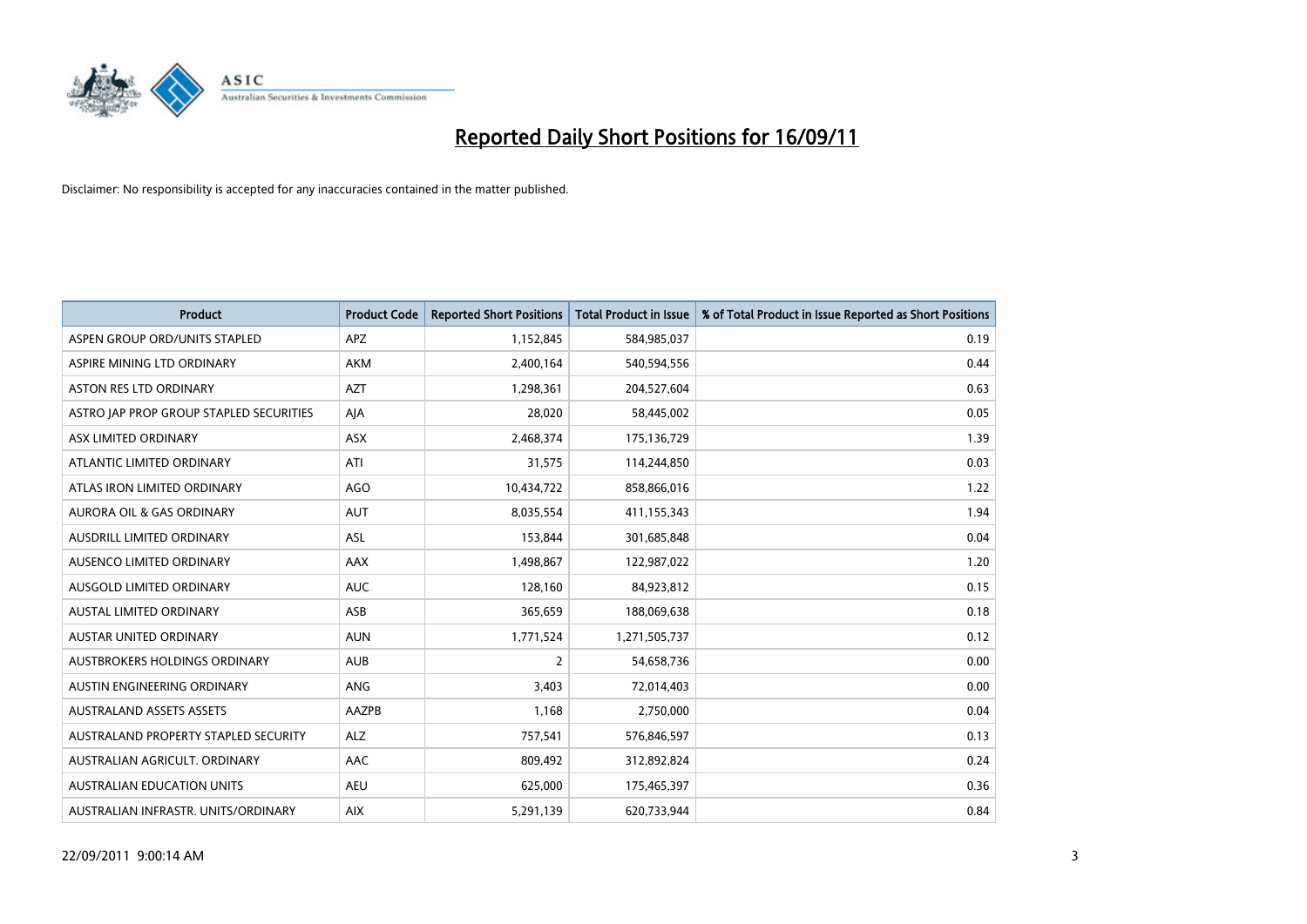

| <b>Product</b>                       | <b>Product Code</b> | <b>Reported Short Positions</b> | <b>Total Product in Issue</b> | % of Total Product in Issue Reported as Short Positions |
|--------------------------------------|---------------------|---------------------------------|-------------------------------|---------------------------------------------------------|
| AUSTRALIAN MINES LTD ORDINARY        | <b>AUZ</b>          | 1,400,000                       | 636,910,317                   | 0.22                                                    |
| AUSTRALIAN PHARM. ORDINARY           | API                 | 780,884                         | 488,115,883                   | 0.15                                                    |
| AUTOMOTIVE HOLDINGS ORDINARY         | AHE                 | 22,514                          | 260,579,682                   | 0.01                                                    |
| AVANCO RESOURCES LTD ORDINARY        | AVB                 | 1,280,527                       | 790,453,517                   | 0.16                                                    |
| AVEXA LIMITED ORDINARY               | <b>AVX</b>          | 243,657                         | 847,688,779                   | 0.03                                                    |
| AWE LIMITED ORDINARY                 | <b>AWE</b>          | 2,332,048                       | 521,871,941                   | 0.44                                                    |
| AZUMAH RESOURCES ORDINARY            | <b>AZM</b>          | 69,222                          | 281,650,356                   | 0.02                                                    |
| <b>BANDANNA ENERGY ORDINARY</b>      | <b>BND</b>          | 872,043                         | 526,946,930                   | 0.16                                                    |
| BANK OF QUEENSLAND. ORDINARY         | <b>BOQ</b>          | 9,425,840                       | 225,369,547                   | 4.16                                                    |
| <b>BANNERMAN RESOURCES ORDINARY</b>  | <b>BMN</b>          | 260,581                         | 234,435,934                   | 0.11                                                    |
| <b>BASE RES LIMITED ORDINARY</b>     | <b>BSE</b>          | 64,423                          | 419,332,023                   | 0.02                                                    |
| <b>BATHURST RESOURCES ORDINARY</b>   | <b>BTU</b>          | 9,164,758                       | 688,247,997                   | 1.32                                                    |
| <b>BAUXITE RESOURCE LTD ORDINARY</b> | <b>BAU</b>          | 109,797                         | 235,379,896                   | 0.05                                                    |
| <b>BC IRON LIMITED ORDINARY</b>      | <b>BCI</b>          | 308,746                         | 94,881,000                    | 0.32                                                    |
| <b>BEACH ENERGY LIMITED ORDINARY</b> | <b>BPT</b>          | 3,564,618                       | 1,103,127,711                 | 0.32                                                    |
| BEADELL RESOURCE LTD ORDINARY        | <b>BDR</b>          | 1,236,916                       | 657,906,946                   | 0.19                                                    |
| BENDIGO AND ADELAIDE ORDINARY        | <b>BEN</b>          | 7,088,662                       | 360,412,014                   | 1.95                                                    |
| BERKELEY RESOURCES ORDINARY          | <b>BKY</b>          | 528,263                         | 174,298,273                   | 0.30                                                    |
| BETASHARES ASX RES ETF UNITS         | <b>ORE</b>          | 118,220                         | 4,519,665                     | 2.62                                                    |
| BETASHARES GOLD ETF ETF UNITS        | QAU                 | 17,141                          | 944,356                       | 1.82                                                    |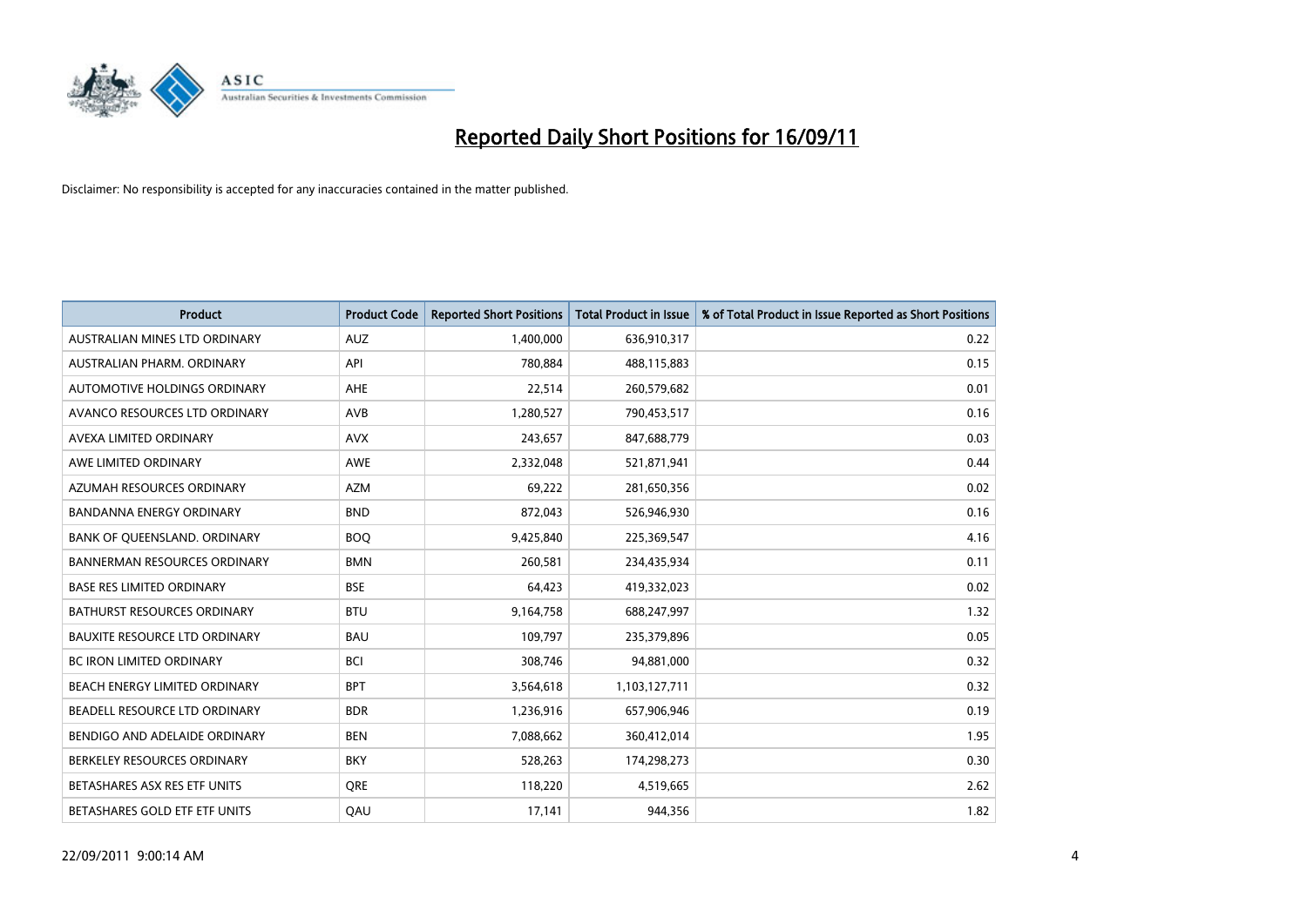

| <b>Product</b>                       | <b>Product Code</b> | <b>Reported Short Positions</b> | Total Product in Issue | % of Total Product in Issue Reported as Short Positions |
|--------------------------------------|---------------------|---------------------------------|------------------------|---------------------------------------------------------|
| <b>BHP BILLITON LIMITED ORDINARY</b> | <b>BHP</b>          | 42,000,250                      | 3,211,496,105          | 1.26                                                    |
| <b>BILLABONG ORDINARY</b>            | <b>BBG</b>          | 19,617,647                      | 254,037,587            | 7.70                                                    |
| <b>BIOTA HOLDINGS ORDINARY</b>       | <b>BTA</b>          | 2,061,115                       | 181,703,711            | 1.12                                                    |
| <b>BISALLOY STEEL ORDINARY</b>       | <b>BIS</b>          | 84,480                          | 216,455,965            | 0.04                                                    |
| BKI INVESTMENT LTD ORDINARY          | <b>BKI</b>          | 508                             | 425,549,573            | 0.00                                                    |
| <b>BLACKTHORN RESOURCES ORDINARY</b> | <b>BTR</b>          | 35,848                          | 122,918,000            | 0.03                                                    |
| <b>BLUESCOPE STEEL LTD ORDINARY</b>  | <b>BSL</b>          | 74,412,310                      | 1,842,234,756          | 4.05                                                    |
| <b>BOART LONGYEAR ORDINARY</b>       | <b>BLY</b>          | 8,201,168                       | 461,163,412            | 1.80                                                    |
| <b>BOOM LOGISTICS ORDINARY</b>       | <b>BOL</b>          | 337,999                         | 465,011,147            | 0.07                                                    |
| <b>BORAL LIMITED, ORDINARY</b>       | <b>BLD</b>          | 39,834,386                      | 729,925,990            | 5.44                                                    |
| BOTSWANA METALS LTD ORDINARY         | <b>BML</b>          | 7,000                           | 143,717,013            | 0.00                                                    |
| <b>BOW ENERGY LIMITED ORDINARY</b>   | <b>BOW</b>          | 3,599,376                       | 351,683,973            | 1.02                                                    |
| <b>BRADKEN LIMITED ORDINARY</b>      | <b>BKN</b>          | 2,952,134                       | 161,849,910            | 1.81                                                    |
| <b>BRAMBLES LIMITED ORDINARY</b>     | <b>BXB</b>          | 16,657,184                      | 1,480,225,830          | 1.10                                                    |
| BREVILLE GROUP LTD ORDINARY          | <b>BRG</b>          | 3,150                           | 130,095,322            | 0.00                                                    |
| BRICKWORKS LIMITED ORDINARY          | <b>BKW</b>          | 73,243                          | 147,567,333            | 0.05                                                    |
| <b>BROCKMAN RESOURCES ORDINARY</b>   | <b>BRM</b>          | 62,850                          | 144,803,151            | 0.04                                                    |
| BT INVESTMENT MNGMNT ORDINARY        | <b>BTT</b>          | 1,451,050                       | 160,000,000            | 0.91                                                    |
| <b>BURU ENERGY ORDINARY</b>          | <b>BRU</b>          | 4,233,251                       | 210,240,549            | 2.01                                                    |
| <b>BWP TRUST ORDINARY UNITS</b>      | <b>BWP</b>          | 600.823                         | 520,012,793            | 0.10                                                    |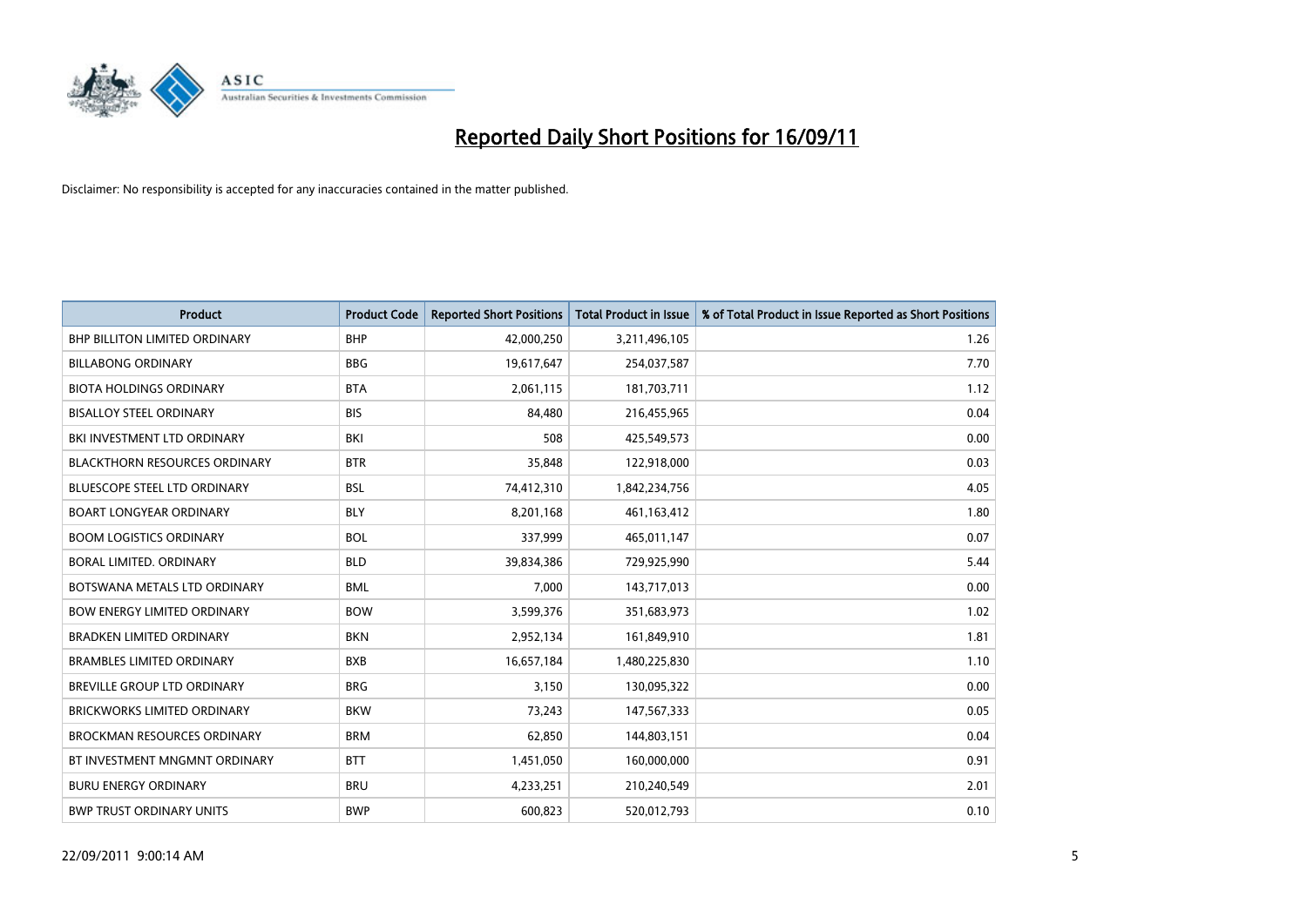

| <b>Product</b>                                | <b>Product Code</b> | <b>Reported Short Positions</b> | <b>Total Product in Issue</b> | % of Total Product in Issue Reported as Short Positions |
|-----------------------------------------------|---------------------|---------------------------------|-------------------------------|---------------------------------------------------------|
| CABCHARGE AUSTRALIA ORDINARY                  | CAB                 | 753,943                         | 120,437,014                   | 0.61                                                    |
| CALTEX AUSTRALIA ORDINARY                     | <b>CTX</b>          | 8,661,293                       | 270,000,000                   | 3.19                                                    |
| <b>CAMPBELL BROTHERS ORDINARY</b>             | <b>CPB</b>          | 103,389                         | 67,503,411                    | 0.15                                                    |
| CAPE LAMBERT RES LTD ORDINARY                 | <b>CFE</b>          | 1,087,440                       | 631,399,603                   | 0.18                                                    |
| CARABELLA RES LTD ORDINARY                    | <b>CLR</b>          | 181,129                         | 96,548,204                    | 0.19                                                    |
| <b>CARBON ENERGY ORDINARY</b>                 | <b>CNX</b>          | 1,121,687                       | 698,517,858                   | 0.15                                                    |
| <b>CARDNO LIMITED ORDINARY</b>                | CDD                 | 454                             | 109,780,032                   | 0.00                                                    |
| CARNARVON PETROLEUM ORDINARY                  | <b>CVN</b>          | 2,828,359                       | 690,320,634                   | 0.40                                                    |
| CARNEGIE WAVE ENERGY ORDINARY                 | <b>CWE</b>          | 83,000                          | 899,087,627                   | 0.01                                                    |
| <b>CARPATHIAN RESOURCES ORDINARY</b>          | <b>CPN</b>          | 75,000                          | 265,533,501                   | 0.03                                                    |
| CARPENTARIA EXP. LTD ORDINARY                 | CAP                 | 9,777                           | 98,741,301                    | 0.01                                                    |
| CARSALES.COM LTD ORDINARY                     | <b>CRZ</b>          | 13,438,654                      | 233,879,722                   | 5.73                                                    |
| <b>CASH CONVERTERS ORDINARY</b>               | CCV                 | 215,639                         | 379,761,025                   | 0.05                                                    |
| <b>CASPIAN OIL &amp; GAS ORDINARY</b>         | <b>CIG</b>          | 50,000                          | 1,331,500,513                 | 0.00                                                    |
| CATALPA RESOURCES ORDINARY                    | CAH                 | 1,964,463                       | 178,299,049                   | 1.10                                                    |
| <b>CELLNET GROUP ORDINARY</b>                 | <b>CLT</b>          | 1,342                           | 61,232,953                    | 0.00                                                    |
| CENTRAL PETROLEUM ORDINARY                    | <b>CTP</b>          | 11,455                          | 982,304,842                   | 0.00                                                    |
| <b>CENTRO PROPERTIES UNITS/ORD STAPLED</b>    | <b>CNP</b>          | 502,488                         | 972,414,514                   | 0.05                                                    |
| <b>CENTRO RETAIL GROUP STAPLED SECURITIES</b> | <b>CER</b>          | 791,016                         | 2,286,399,424                 | 0.03                                                    |
| <b>CERAMIC FUEL CELLS ORDINARY</b>            | <b>CFU</b>          | 641,330                         | 1,201,353,566                 | 0.05                                                    |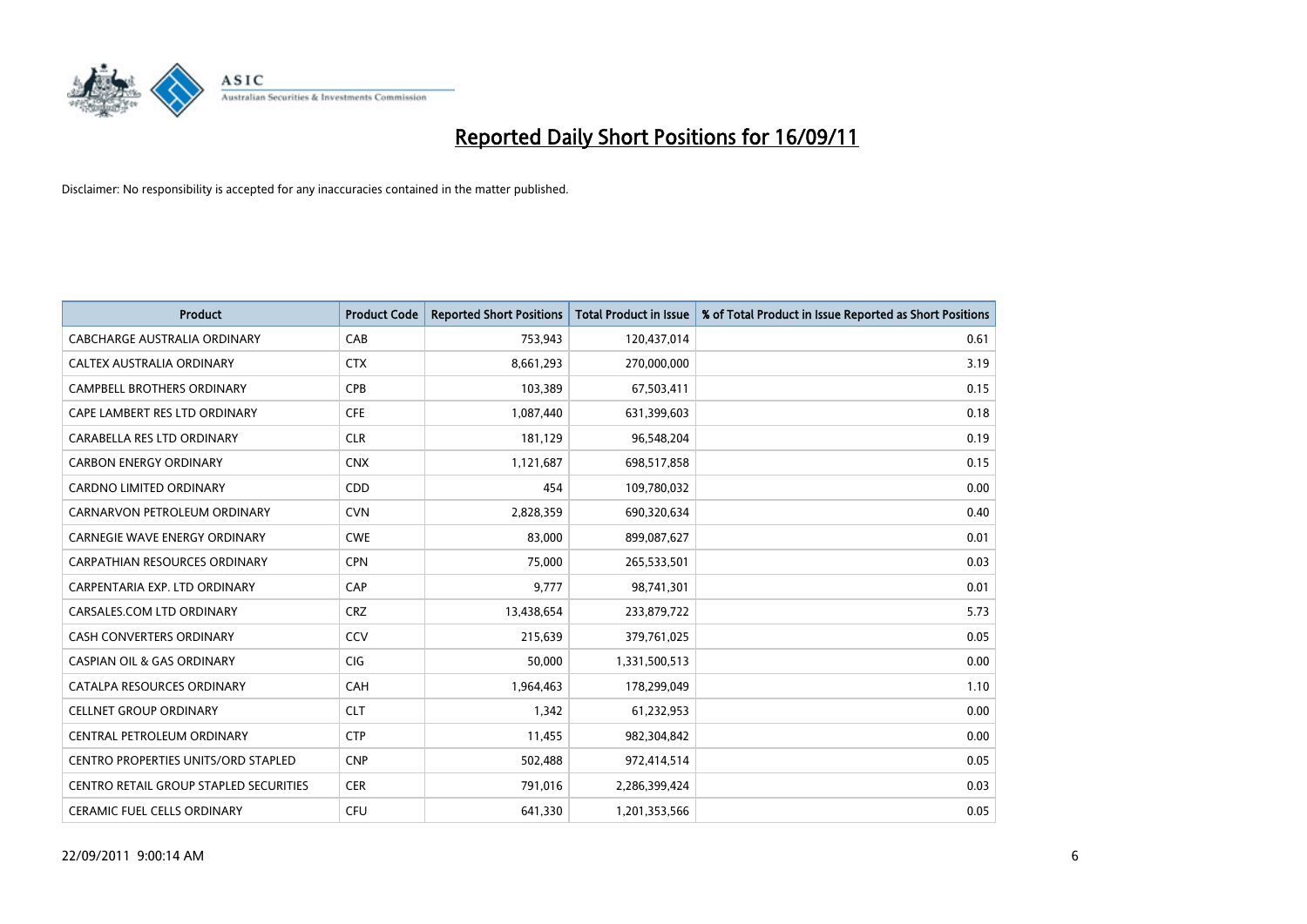

| <b>Product</b>                           | <b>Product Code</b> | <b>Reported Short Positions</b> | Total Product in Issue | % of Total Product in Issue Reported as Short Positions |
|------------------------------------------|---------------------|---------------------------------|------------------------|---------------------------------------------------------|
| <b>CERRO RESOURCES NL ORDINARY</b>       | CJO                 | 12,172                          | 748,268,606            | 0.00                                                    |
| CFS RETAIL PROPERTY UNITS                | <b>CFX</b>          | 59,375,108                      | 2,839,591,911          | 2.07                                                    |
| <b>CGA MINING LIMITED ORDINARY</b>       | <b>CGX</b>          | 42,700                          | 333,475,726            | 0.01                                                    |
| CHALICE GOLD MINES ORDINARY              | <b>CHN</b>          | 200                             | 250,030,886            | 0.00                                                    |
| CHALLENGER DIV.PRO. STAPLED UNITS        | CDI                 | 165,028                         | 898,159,765            | 0.02                                                    |
| <b>CHALLENGER INFRAST, STAPLED UNITS</b> | <b>CIF</b>          | 27,557                          | 316,223,785            | 0.01                                                    |
| <b>CHALLENGER LIMITED ORDINARY</b>       | <b>CGF</b>          | 9,109,493                       | 492,807,490            | 1.85                                                    |
| <b>CHANDLER MACLEOD LTD ORDINARY</b>     | <b>CMG</b>          | 11,970                          | 466,466,720            | 0.00                                                    |
| CHARTER HALL GROUP STAPLED US PROHIBIT.  | <b>CHC</b>          | 992,474                         | 308,040,283            | 0.32                                                    |
| <b>CHARTER HALL OFFICE UNIT</b>          | COO                 | 5,793,515                       | 493,319,730            | 1.16                                                    |
| <b>CHARTER HALL RETAIL UNITS</b>         | <b>COR</b>          | 1,523,076                       | 299,628,571            | 0.49                                                    |
| CITIGOLD CORP LTD ORDINARY               | <b>CTO</b>          | 703,900                         | 1,105,078,301          | 0.06                                                    |
| <b>CLOUGH LIMITED ORDINARY</b>           | <b>CLO</b>          | 94,449                          | 769,801,269            | 0.01                                                    |
| CMA CORPORATION LTD DEFERRED SETTLEMENT  | <b>CMVDA</b>        | 10,000                          | 217,866,108            | 0.00                                                    |
| <b>CO2 GROUP LIMITED ORDINARY</b>        | COZ                 | 485,500                         | 280,309,888            | 0.17                                                    |
| <b>COAL &amp; ALLIED ORDINARY</b>        | <b>CNA</b>          | 5,415                           | 86,584,735             | 0.00                                                    |
| COAL OF AFRICA LTD ORDINARY              | <b>CZA</b>          | 461,303                         | 531,639,661            | 0.09                                                    |
| COALSPUR MINES LTD ORDINARY              | <b>CPL</b>          | 1,168,588                       | 579,768,744            | 0.19                                                    |
| <b>COBAR CONSOLIDATED ORDINARY</b>       | CCU                 | 48,661                          | 175,313,488            | 0.03                                                    |
| COCA-COLA AMATIL ORDINARY                | <b>CCL</b>          | 4,863,055                       | 758,281,096            | 0.64                                                    |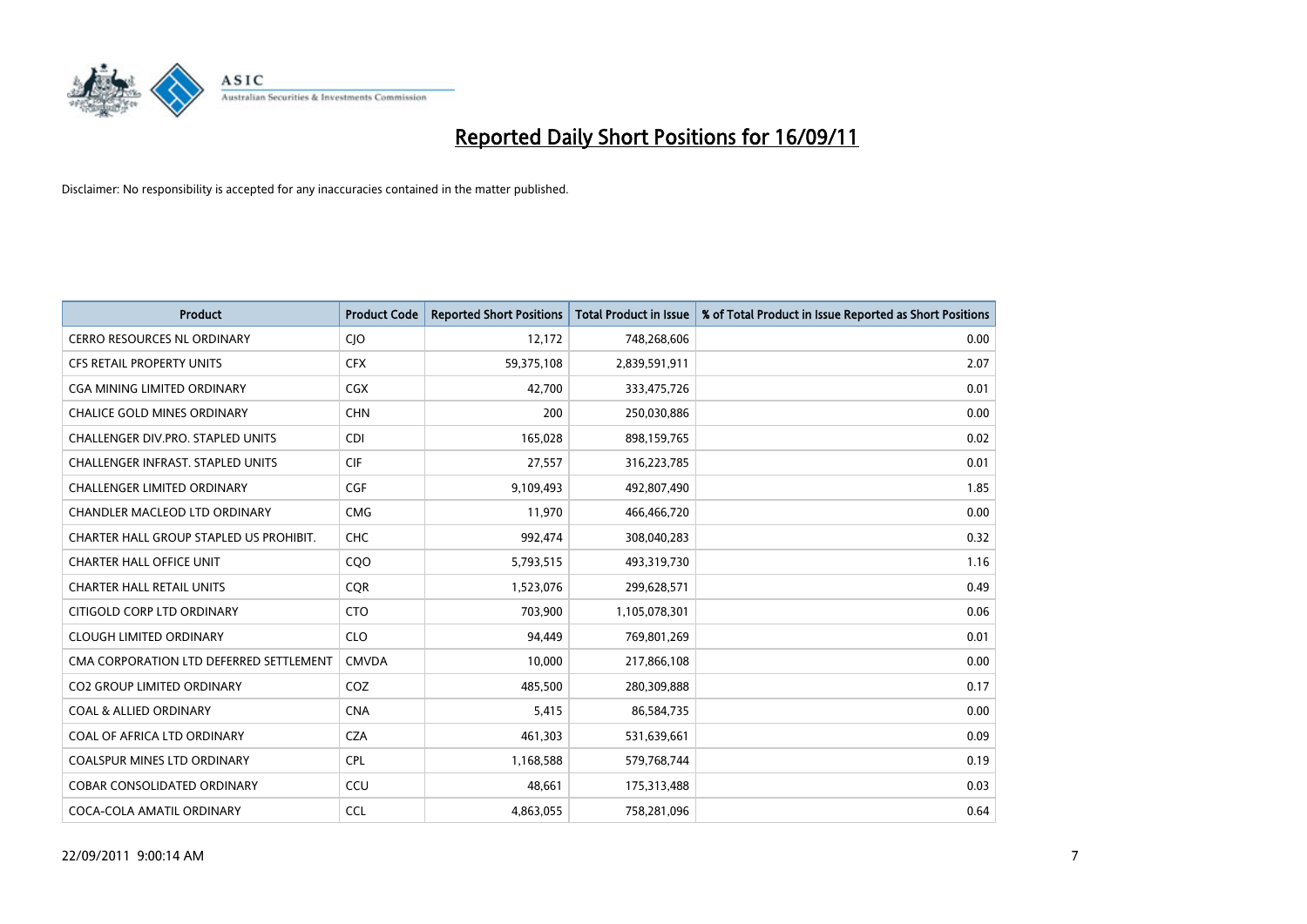

| <b>Product</b>                          | <b>Product Code</b> | <b>Reported Short Positions</b> | Total Product in Issue | % of Total Product in Issue Reported as Short Positions |
|-----------------------------------------|---------------------|---------------------------------|------------------------|---------------------------------------------------------|
| <b>COCHLEAR LIMITED ORDINARY</b>        | <b>COH</b>          | 1,781,600                       | 56,877,410             | 3.12                                                    |
| <b>COCKATOO COAL ORDINARY</b>           | <b>COK</b>          | 5,894,745                       | 1,016,196,908          | 0.57                                                    |
| <b>COFFEY INTERNATIONAL ORDINARY</b>    | <b>COF</b>          | 113,498                         | 134,066,081            | 0.08                                                    |
| <b>COKAL LTD ORDINARY</b>               | <b>CKA</b>          | 800,386                         | 130,100,735            | 0.61                                                    |
| COMMONWEALTH BANK, ORDINARY             | <b>CBA</b>          | 31,760,032                      | 1,558,713,344          | 2.00                                                    |
| <b>COMMONWEALTH PROP ORDINARY UNITS</b> | <b>CPA</b>          | 35,687,218                      | 2,458,123,552          | 1.46                                                    |
| <b>COMPASS RESOURCES ORDINARY</b>       | <b>CMR</b>          | 160.952                         | 147,402,920            | 0.11                                                    |
| <b>COMPUTERSHARE LTD ORDINARY</b>       | <b>CPU</b>          | 5,019,512                       | 555,664,059            | 0.89                                                    |
| <b>CONNECTEAST GROUP STAPLED</b>        | <b>CEU</b>          | 5,572,994                       | 3,940,145,951          | 0.14                                                    |
| CONQUEST MINING ORDINARY                | <b>COT</b>          | 556,854                         | 583,241,478            | 0.09                                                    |
| CONSOLIDATED MEDIA, ORDINARY            | <b>CMI</b>          | 218,003                         | 561,834,996            | 0.04                                                    |
| CONTANGO MICROCAP ORDINARY              | <b>CTN</b>          | 7,500                           | 146,423,793            | 0.01                                                    |
| <b>COOPER ENERGY LTD ORDINARY</b>       | <b>COE</b>          | 89.539                          | 292,576,001            | 0.03                                                    |
| <b>COPPER STRIKE LTD ORDINARY</b>       | <b>CSE</b>          | 714                             | 129,455,571            | 0.00                                                    |
| <b>CORDLIFE LIMITED ORDINARY</b>        | CBB                 |                                 | 150,887,354            | 0.00                                                    |
| <b>COUNT FINANCIAL ORDINARY</b>         | COU                 | 428.808                         | 262,282,684            | 0.16                                                    |
| <b>CREDIT CORP GROUP ORDINARY</b>       | <b>CCP</b>          | 3,659                           | 45,210,752             | 0.00                                                    |
| <b>CROMWELL PROP STAPLED SECURITIES</b> | <b>CMW</b>          | 19,819                          | 966,845,859            | 0.00                                                    |
| <b>CROWN LIMITED ORDINARY</b>           | <b>CWN</b>          | 1,315,347                       | 755,251,983            | 0.15                                                    |
| <b>CSG LIMITED ORDINARY</b>             | CSV                 | 875.207                         | 282,567,499            | 0.31                                                    |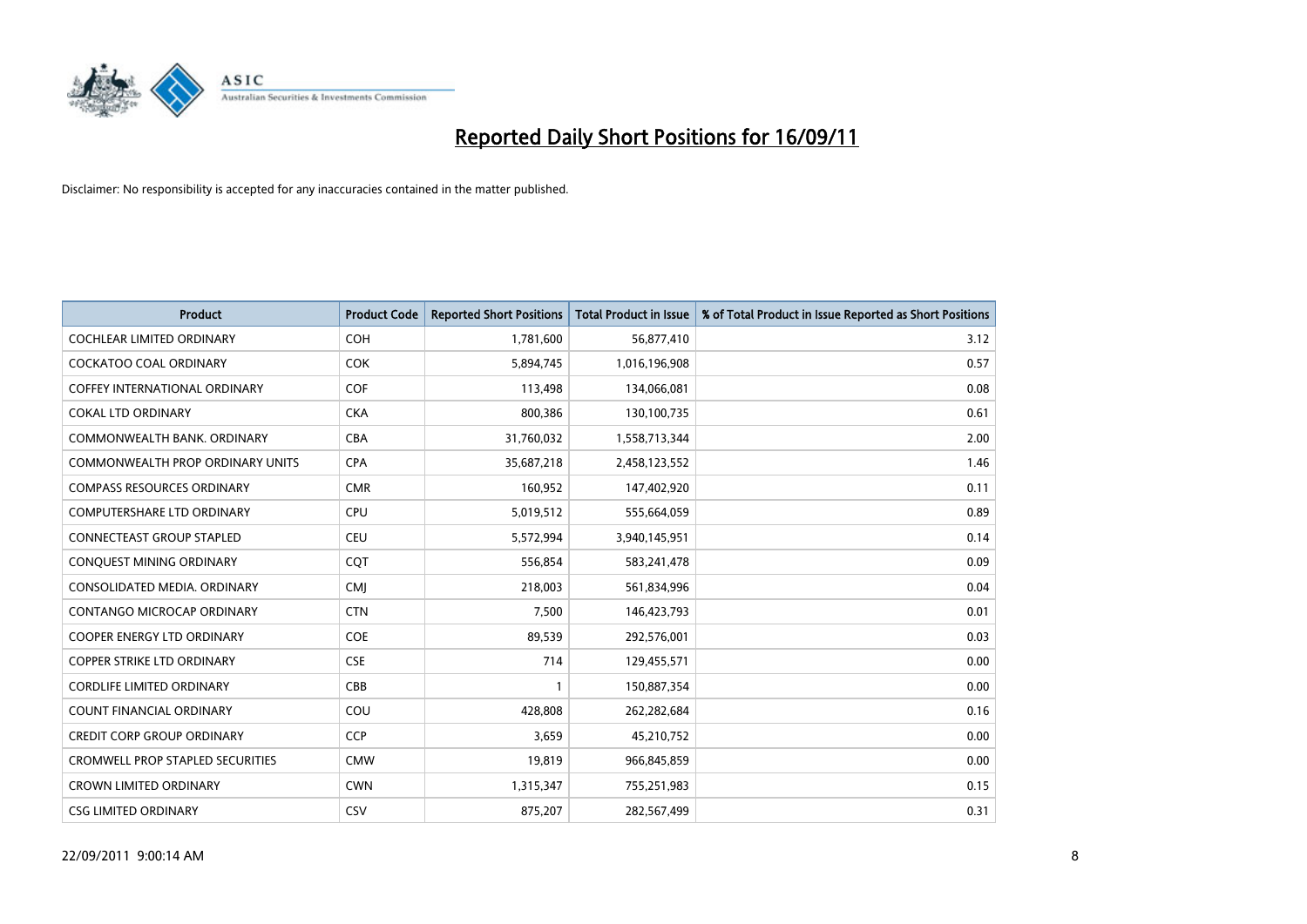

| <b>Product</b>                     | <b>Product Code</b> | <b>Reported Short Positions</b> | Total Product in Issue | % of Total Product in Issue Reported as Short Positions |
|------------------------------------|---------------------|---------------------------------|------------------------|---------------------------------------------------------|
| <b>CSL LIMITED ORDINARY</b>        | <b>CSL</b>          | 7,069,565                       | 528,117,306            | 1.32                                                    |
| <b>CSR LIMITED ORDINARY</b>        | <b>CSR</b>          | 22,134,206                      | 506,000,315            | 4.36                                                    |
| <b>CUDECO LIMITED ORDINARY</b>     | CDU                 | 1,738,158                       | 138,649,865            | 1.25                                                    |
| <b>CUSTOMERS LIMITED ORDINARY</b>  | <b>CUS</b>          | 74,087                          | 134,869,357            | 0.05                                                    |
| DART ENERGY LTD ORDINARY           | <b>DTE</b>          | 4,466,407                       | 720,875,002            | 0.62                                                    |
| DAVID JONES LIMITED ORDINARY       | <b>DJS</b>          | 48,481,206                      | 520,751,395            | 9.32                                                    |
| DECMIL GROUP LIMITED ORDINARY      | <b>DCG</b>          | 106,023                         | 124,269,568            | 0.08                                                    |
| DEEP YELLOW LIMITED ORDINARY       | <b>DYL</b>          | 15,876                          | 1,128,506,403          | 0.00                                                    |
| DEVINE LIMITED ORDINARY            | <b>DVN</b>          | 1,800                           | 634,918,223            | 0.00                                                    |
| DEXUS PROPERTY GROUP STAPLED UNITS | <b>DXS</b>          | 4,515,969                       | 4,839,024,176          | 0.08                                                    |
| DISCOVERY METALS LTD ORDINARY      | <b>DML</b>          | 7,606,080                       | 439,128,231            | 1.74                                                    |
| DOMINO PIZZA ENTERPR ORDINARY      | <b>DMP</b>          | 234,787                         | 69,024,674             | 0.34                                                    |
| DOWNER EDI LIMITED ORDINARY        | <b>DOW</b>          | 7,301,029                       | 429,100,296            | 1.71                                                    |
| DRILLSEARCH ENERGY ORDINARY        | <b>DLS</b>          | 5,844                           | 305,176,742            | 0.00                                                    |
| DUET GROUP STAPLED US PROHIBIT.    | <b>DUE</b>          | 4,924,057                       | 1,091,628,341          | 0.46                                                    |
| DULUXGROUP LIMITED ORDINARY        | <b>DLX</b>          | 9,676,850                       | 367,456,259            | 2.63                                                    |
| <b>EASTERN STAR GAS ORDINARY</b>   | <b>ESG</b>          | 30,962,305                      | 992,317,041            | 3.10                                                    |
| ECHO ENTERTAINMENT ORDINARY        | <b>EGP</b>          | 1,344,092                       | 688,019,737            | 0.20                                                    |
| <b>ELDERS LIMITED ORDINARY</b>     | <b>ELD</b>          | 14,658,966                      | 448,598,480            | 3.26                                                    |
| ELDORADO GOLD CORP CDI 1:1         | EAU                 | 21,945                          | 11,658,431             | 0.19                                                    |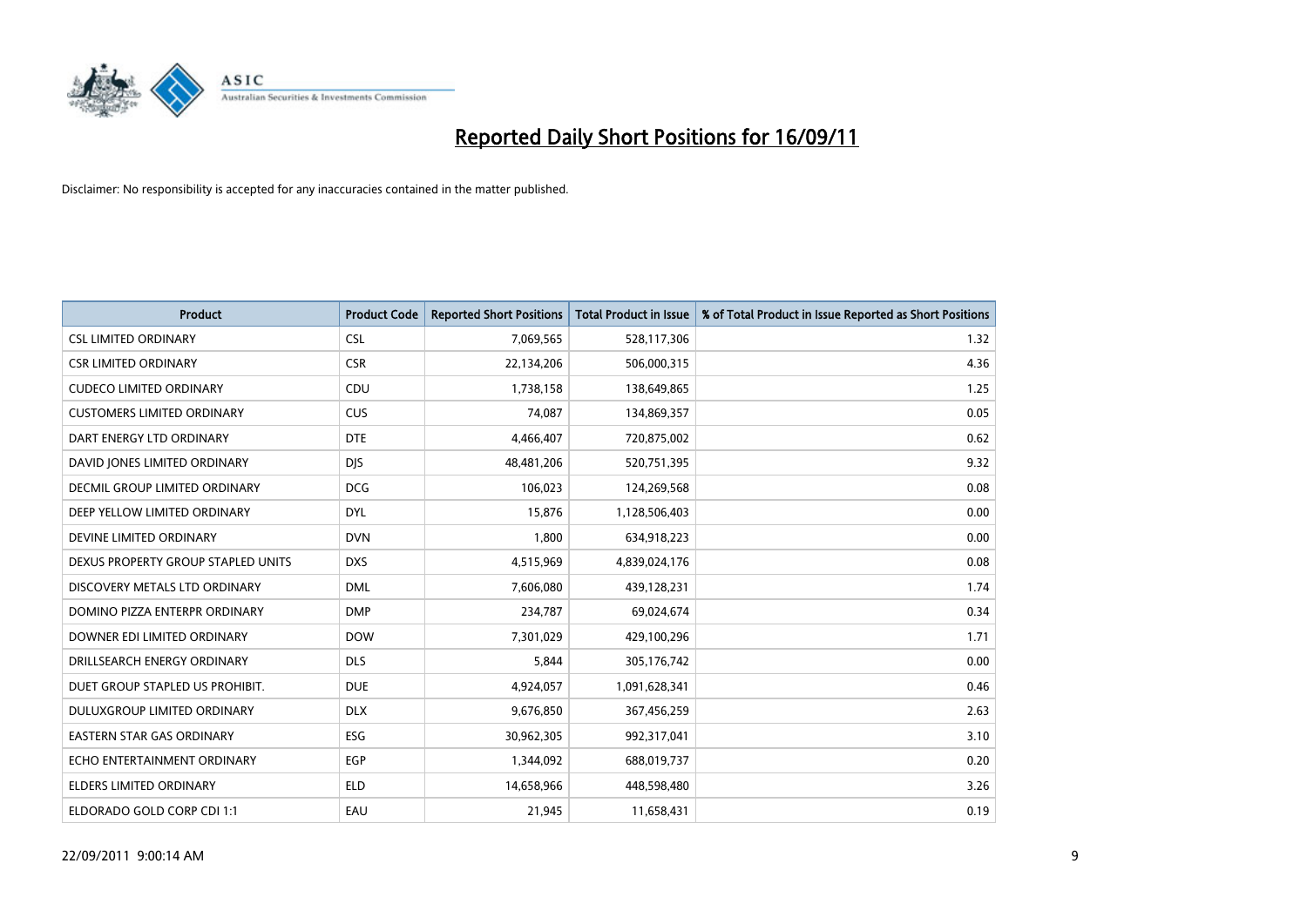

| <b>Product</b>                        | <b>Product Code</b> | <b>Reported Short Positions</b> | Total Product in Issue | % of Total Product in Issue Reported as Short Positions |
|---------------------------------------|---------------------|---------------------------------|------------------------|---------------------------------------------------------|
| ELEMENTAL MINERALS ORDINARY           | <b>ELM</b>          | 544,753                         | 222,281,109            | 0.25                                                    |
| ELEMENTOS LIMITED ORDINARY            | <b>ELT</b>          | 16                              | 77,068,979             | 0.00                                                    |
| ELIXIR PETROLEUM LTD ORDINARY         | <b>EXR</b>          | 324,400                         | 188,988,472            | 0.17                                                    |
| <b>EMECO HOLDINGS ORDINARY</b>        | <b>EHL</b>          | 1,257,191                       | 631,237,586            | 0.19                                                    |
| <b>ENERGY RESOURCES ORDINARY 'A'</b>  | <b>ERA</b>          | 5,148,193                       | 190,737,934            | 2.71                                                    |
| <b>ENERGY WORLD CORPOR, ORDINARY</b>  | <b>EWC</b>          | 23,636,338                      | 1,734,166,672          | 1.38                                                    |
| <b>ENTEK ENERGY LTD ORDINARY</b>      | <b>ETE</b>          | 489.903                         | 510,657,387            | 0.10                                                    |
| <b>ENTELLECT LIMITED ORDINARY</b>     | <b>ESN</b>          | 464,050                         | 985,337,932            | 0.05                                                    |
| <b>ENVESTRA LIMITED ORDINARY</b>      | <b>ENV</b>          | 1,605,316                       | 1,468,560,201          | 0.10                                                    |
| EOUATORIAL RES LTD ORDINARY           | EQX                 | 6.113                           | 113,048,553            | 0.01                                                    |
| <b>EXTRACT RESOURCES ORDINARY</b>     | <b>EXT</b>          | 486,772                         | 251,159,163            | 0.17                                                    |
| FAIRFAX MEDIA LTD ORDINARY            | <b>FXJ</b>          | 300,931,440                     | 2,351,955,725          | 12.79                                                   |
| <b>FAR LTD ORDINARY</b>               | FAR                 | 21,000,000                      | 1,245,401,164          | 1.69                                                    |
| FERRAUS LIMITED ORDINARY              | <b>FRS</b>          | 340                             | 408,884,504            | 0.00                                                    |
| FISHER & PAYKEL APP. ORDINARY         | <b>FPA</b>          | 18,298                          | 724,235,162            | 0.00                                                    |
| FKP PROPERTY GROUP STAPLED SECURITIES | <b>FKP</b>          | 26,911,857                      | 1,185,077,223          | 2.25                                                    |
| FLEETWOOD CORP ORDINARY               | <b>FWD</b>          | 366,910                         | 58,122,158             | 0.64                                                    |
| FLETCHER BUILDING ORDINARY            | <b>FBU</b>          | 8,388,141                       | 678,573,570            | 1.24                                                    |
| FLEXIGROUP LIMITED ORDINARY           | <b>FXL</b>          | 47,039                          | 276,292,173            | 0.02                                                    |
| <b>FLIGHT CENTRE ORDINARY</b>         | <b>FLT</b>          | 4,795,153                       | 99,967,920             | 4.79                                                    |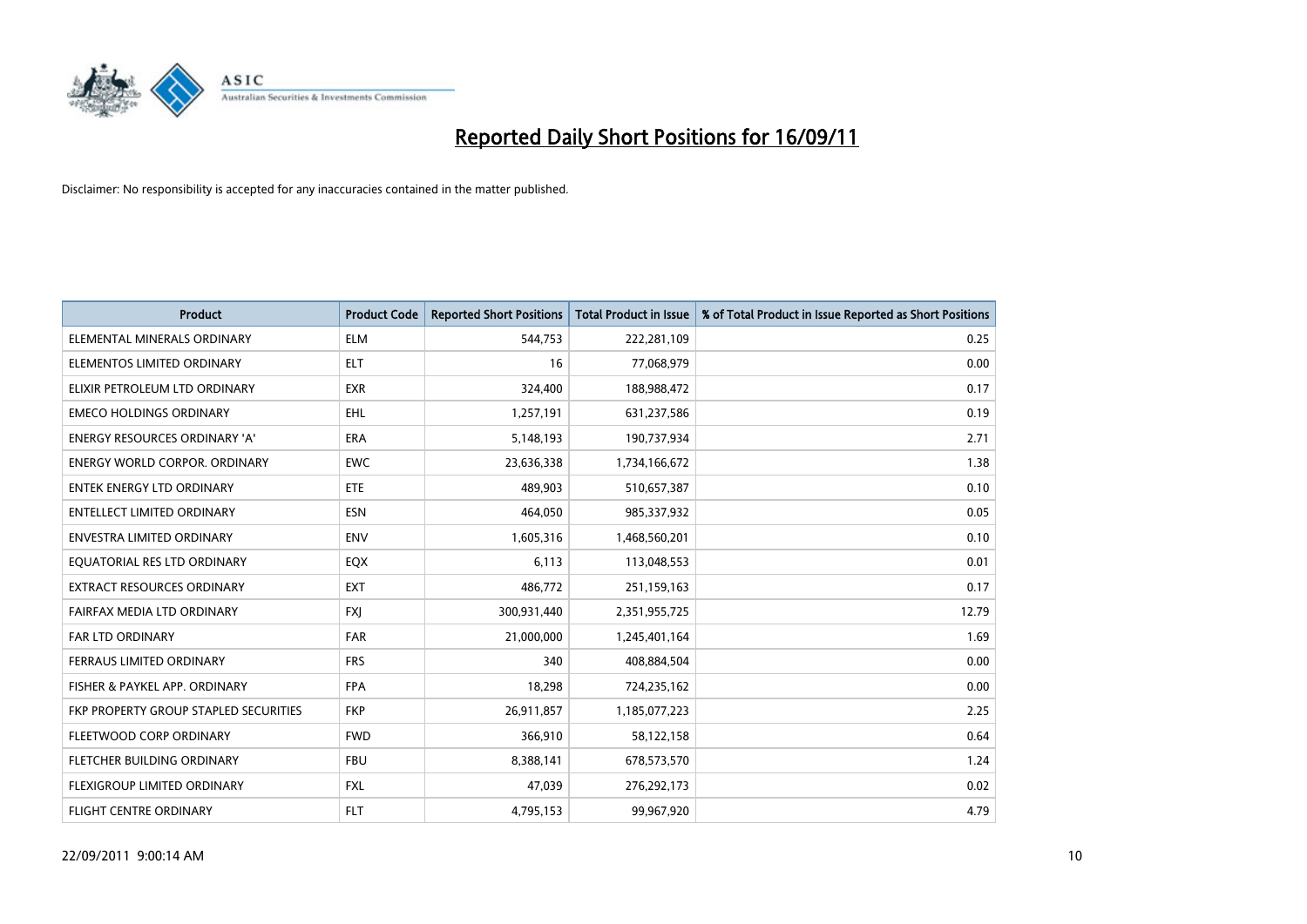

| <b>Product</b>                            | <b>Product Code</b> | <b>Reported Short Positions</b> | Total Product in Issue | % of Total Product in Issue Reported as Short Positions |
|-------------------------------------------|---------------------|---------------------------------|------------------------|---------------------------------------------------------|
| FLINDERS MINES LTD ORDINARY               | <b>FMS</b>          | 21,351,967                      | 1,820,839,571          | 1.16                                                    |
| <b>FOCUS MINERALS LTD ORDINARY</b>        | <b>FML</b>          | 9,191,195                       | 4,263,534,602          | 0.22                                                    |
| <b>FORGE GROUP LIMITED ORDINARY</b>       | <b>FGE</b>          | 122,528                         | 83,429,014             | 0.14                                                    |
| FORTE ENERGY NL ORDINARY                  | <b>FTE</b>          | 2,658,986                       | 695,589,311            | 0.38                                                    |
| FORTESCUE METALS GRP ORDINARY             | <b>FMG</b>          | 66,546,055                      | 3,113,648,659          | 2.11                                                    |
| <b>FOSTER'S GROUP ORDINARY</b>            | FGL                 | 10,950,294                      | 1,940,894,542          | 0.55                                                    |
| FTD CORPORATION ORDINARY                  | <b>FTD</b>          | 8.088                           | 36,474,593             | 0.02                                                    |
| <b>FUNTASTIC LIMITED ORDINARY</b>         | <b>FUN</b>          | 322,528                         | 340,997,682            | 0.09                                                    |
| <b>G.U.D. HOLDINGS ORDINARY</b>           | GUD                 | 454,188                         | 70,107,387             | 0.64                                                    |
| <b>GALAXY RESOURCES ORDINARY</b>          | <b>GXY</b>          | 1,888,350                       | 323,327,000            | 0.58                                                    |
| <b>GEODYNAMICS LIMITED ORDINARY</b>       | GDY                 | 127,382                         | 337,084,174            | 0.04                                                    |
| <b>GINDALBIE METALS LTD ORDINARY</b>      | <b>GBG</b>          | 23,699,066                      | 1,135,565,349          | 2.06                                                    |
| <b>GLOBAL MINING ORDINARY</b>             | <b>GMI</b>          | 8.951                           | 184,894,556            | 0.00                                                    |
| <b>GLOUCESTER COAL ORDINARY</b>           | GCL                 | 982,719                         | 202,905,967            | 0.48                                                    |
| <b>GME RESOURCES LTD ORDINARY</b>         | <b>GME</b>          | 800                             | 322,635,902            | 0.00                                                    |
| <b>GOLD ONE INT LTD ORDINARY</b>          | GDO                 | 812,781                         | 809,003,092            | 0.10                                                    |
| <b>GOLDEN WEST RESOURCE ORDINARY</b>      | <b>GWR</b>          | 1,617                           | 192,082,567            | 0.00                                                    |
| <b>GOODMAN FIELDER. ORDINARY</b>          | <b>GFF</b>          | 43,237,096                      | 1,380,386,438          | 3.12                                                    |
| <b>GOODMAN GROUP STAPLED US PROHIBIT.</b> | <b>GMG</b>          | 35,296,798                      | 7,394,607,411          | 0.48                                                    |
| <b>GPT GROUP STAPLED SEC.</b>             | <b>GPT</b>          | 20.984.609                      | 1,838,622,151          | 1.12                                                    |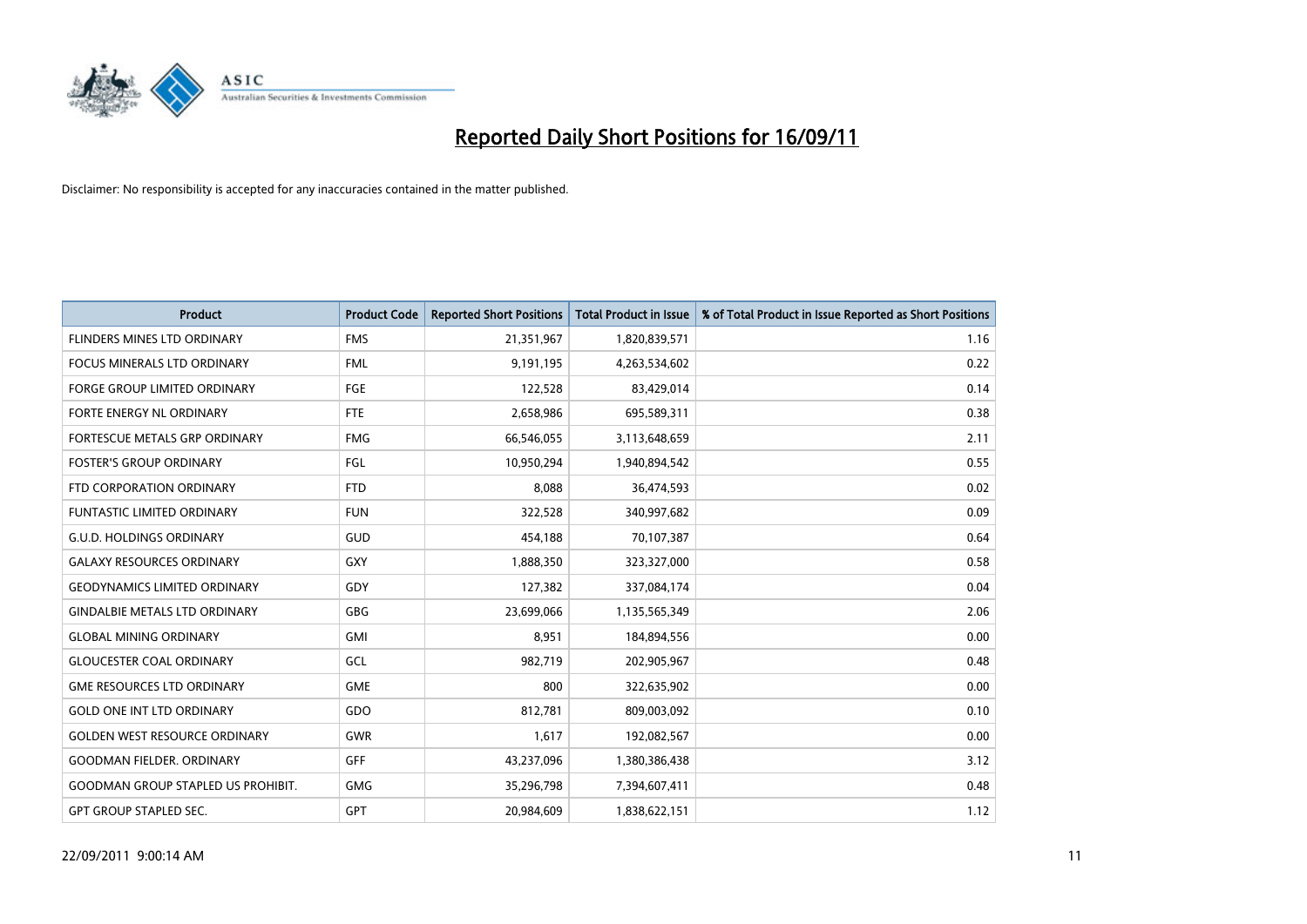

| <b>Product</b>                            | <b>Product Code</b> | <b>Reported Short Positions</b> | <b>Total Product in Issue</b> | % of Total Product in Issue Reported as Short Positions |
|-------------------------------------------|---------------------|---------------------------------|-------------------------------|---------------------------------------------------------|
| <b>GRAINCORP LIMITED A CLASS ORDINARY</b> | <b>GNC</b>          | 1,133,001                       | 198,318,900                   | 0.56                                                    |
| <b>GRANGE RESOURCES. ORDINARY</b>         | <b>GRR</b>          | 257,692                         | 1,153,937,134                 | 0.02                                                    |
| <b>GREENCAP LIMITED ORDINARY</b>          | GCG                 |                                 | 262,515,385                   | 0.00                                                    |
| <b>GREENLAND MIN EN LTD ORDINARY</b>      | GGG                 | 2,270,734                       | 410,407,582                   | 0.55                                                    |
| <b>GRYPHON MINERALS LTD ORDINARY</b>      | GRY                 | 1,989,032                       | 299,922,058                   | 0.65                                                    |
| <b>GUILDFORD COAL LTD ORDINARY</b>        | <b>GUF</b>          | 2,612,544                       | 217,469,617                   | 1.20                                                    |
| <b>GUINNESS PEAT GROUP. CDI 1:1</b>       | <b>GPG</b>          | 54                              | 263,854,286                   | 0.00                                                    |
| <b>GUNNS LIMITED ORDINARY</b>             | <b>GNS</b>          | 69,248,806                      | 848,401,559                   | 8.16                                                    |
| <b>GWA GROUP LTD ORDINARY</b>             | <b>GWA</b>          | 8,199,278                       | 301,525,014                   | 2.69                                                    |
| <b>HARVEY NORMAN ORDINARY</b>             | <b>HVN</b>          | 58,445,805                      | 1,062,316,784                 | 5.50                                                    |
| HASTIE GROUP LIMITED ORDINARY             | <b>HST</b>          | 3,419,201                       | 1,369,040,011                 | 0.24                                                    |
| HASTINGS DIVERSIFIED STAPLED SECURITY     | <b>HDF</b>          | 3,199,936                       | 530,001,072                   | 0.61                                                    |
| <b>HEARTWARE INT INC CDI 35:1</b>         | <b>HIN</b>          | 272,008                         | 48,598,550                    | 0.56                                                    |
| <b>HENDERSON GROUP CDI 1:1</b>            | <b>HGG</b>          | 9,352,955                       | 634,945,708                   | 1.48                                                    |
| HEA HOLDINGS LIMITED ORDINARY             | <b>HFA</b>          | 8,273                           | 117,332,831                   | 0.00                                                    |
| <b>HIGHLANDS PACIFIC ORDINARY</b>         | <b>HIG</b>          | 2,783,963                       | 686,082,148                   | 0.40                                                    |
| HILLGROVE RES LTD ORDINARY                | <b>HGO</b>          | 471,727                         | 793,698,575                   | 0.06                                                    |
| HILLS HOLDINGS LTD ORDINARY               | <b>HIL</b>          | 4,721,487                       | 249,139,016                   | 1.89                                                    |
| HORIZON OIL LIMITED ORDINARY              | <b>HZN</b>          | 14,264,401                      | 1,130,811,515                 | 1.26                                                    |
| HUNNU COAL LIMITED ORDINARY               | <b>HUN</b>          | 39,660                          | 216,565,002                   | 0.02                                                    |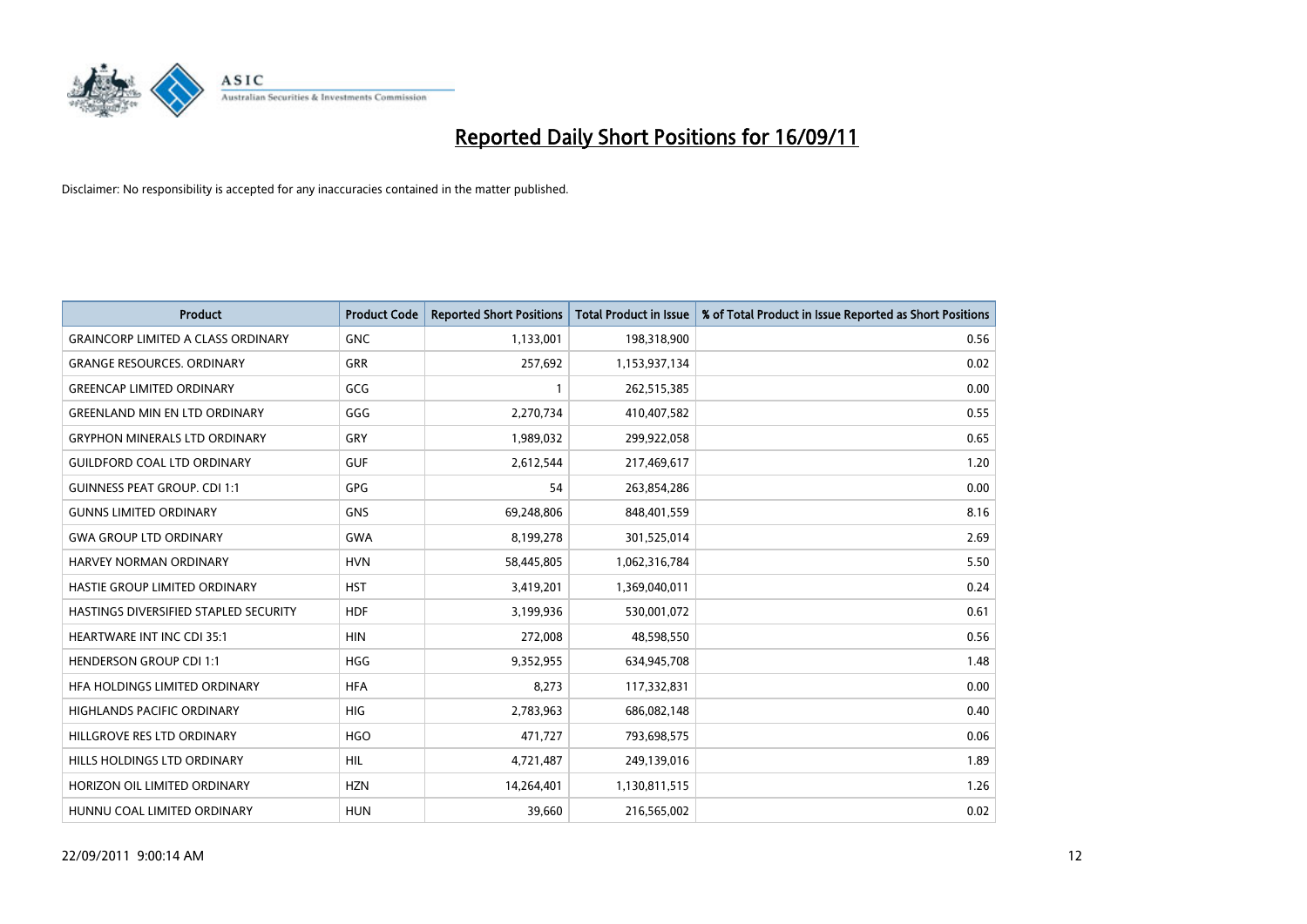

| <b>Product</b>                                | <b>Product Code</b> | <b>Reported Short Positions</b> | <b>Total Product in Issue</b> | % of Total Product in Issue Reported as Short Positions |
|-----------------------------------------------|---------------------|---------------------------------|-------------------------------|---------------------------------------------------------|
| <b>IINET LIMITED ORDINARY</b>                 | <b>IIN</b>          | 1,315,766                       | 152,169,119                   | 0.87                                                    |
| ILUKA RESOURCES ORDINARY                      | ILU                 | 6,164,137                       | 418,700,517                   | 1.45                                                    |
| <b>IMDEX LIMITED ORDINARY</b>                 | <b>IMD</b>          | 102,419                         | 203,405,935                   | 0.05                                                    |
| IMF (AUSTRALIA) LTD ORDINARY                  | <b>IMF</b>          | 361,679                         | 123,828,193                   | 0.29                                                    |
| <b>IMX RESOURCES LTD ORDINARY</b>             | <b>IXR</b>          | 20,000                          | 262,612,803                   | 0.01                                                    |
| <b>INCITEC PIVOT ORDINARY</b>                 | <b>IPL</b>          | 1,611,572                       | 1,628,730,107                 | 0.09                                                    |
| <b>INDEPENDENCE GROUP ORDINARY</b>            | <b>IGO</b>          | 2,245,779                       | 202,907,135                   | 1.11                                                    |
| INDOPHIL RESOURCES ORDINARY                   | <b>IRN</b>          | 2,894,573                       | 995,437,860                   | 0.30                                                    |
| INDUSTREA LIMITED ORDINARY                    | <b>IDL</b>          | 1,591,883                       | 364,733,566                   | 0.43                                                    |
| <b>INFIGEN ENERGY STAPLED SECURITIES</b>      | <b>IFN</b>          | 7,170,697                       | 762,265,972                   | 0.94                                                    |
| ING RE COM GROUP STAPLED SECURITIES           | <b>ILF</b>          | 9,075                           | 441,029,194                   | 0.00                                                    |
| <b>INSURANCE AUSTRALIA ORDINARY</b>           | IAG                 | 12,673,455                      | 2,079,034,021                 | 0.60                                                    |
| INT GOLDFIELDS LTD ORDINARY                   | <b>IGS</b>          | 9,042,682                       | 571,520,386                   | 1.58                                                    |
| <b>INTEGRA MINING LTD, ORDINARY</b>           | <b>IGR</b>          | 5,464,114                       | 843,493,881                   | 0.63                                                    |
| <b>INTREPID MINES ORDINARY</b>                | <b>IAU</b>          | 1,495,368                       | 522,312,291                   | 0.28                                                    |
| <b>INVESTA OFFICE FUND STAPLED SECURITIES</b> | <b>IOF</b>          | 9,039,798                       | 2,729,071,212                 | 0.32                                                    |
| <b>INVOCARE LIMITED ORDINARY</b>              | <b>IVC</b>          | 1,155,974                       | 107,912,897                   | 1.06                                                    |
| ION LIMITED ORDINARY                          | <b>ION</b>          | 164,453                         | 256,365,105                   | 0.06                                                    |
| <b>IOOF HOLDINGS LTD ORDINARY</b>             | IFL.                | 853,240                         | 229,794,395                   | 0.35                                                    |
| <b>IPROPERTY GROUP LTD ORDINARY</b>           | <b>IPP</b>          | 15,000                          | 169,527,776                   | 0.01                                                    |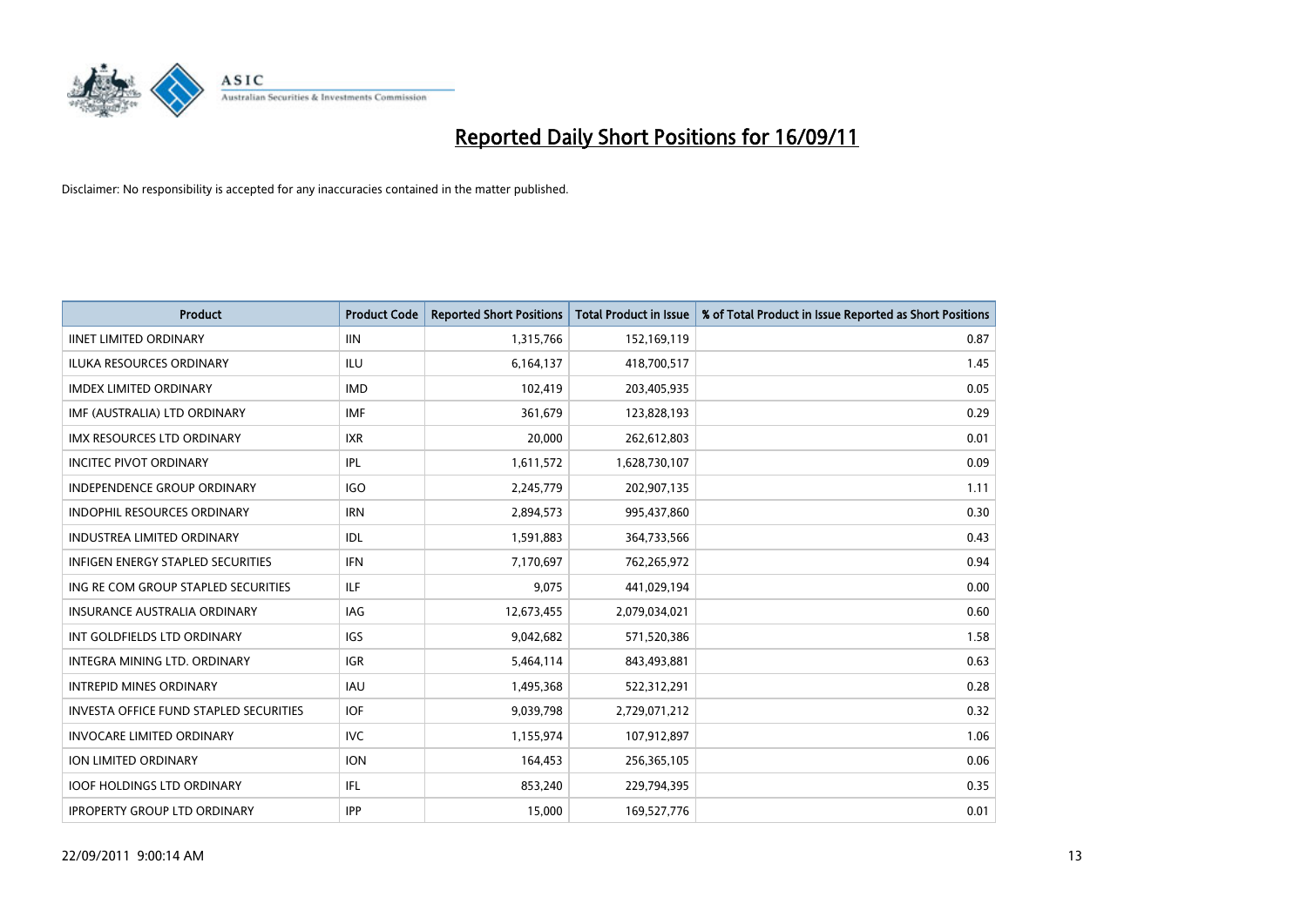

| <b>Product</b>                                  | <b>Product Code</b> | <b>Reported Short Positions</b> | Total Product in Issue | % of Total Product in Issue Reported as Short Positions |
|-------------------------------------------------|---------------------|---------------------------------|------------------------|---------------------------------------------------------|
| <b>IRESS MARKET TECH. ORDINARY</b>              | <b>IRE</b>          | 1,670,808                       | 127,036,010            | 1.30                                                    |
| <b>IRON ORE HOLDINGS ORDINARY</b>               | <b>IOH</b>          | 39,843                          | 166,087,005            | 0.02                                                    |
| ISHARES MSCI AUS 200 ISHARES MSCI AUS 200       | IOZ                 | 73,930                          | 2,400,836              | 3.08                                                    |
| ISHARES MSCI EM MKTS CDI 1:1                    | IEM                 | 18,083                          | 425,700,000            | 0.00                                                    |
| ISHARES S&P 500 CDI 1:1                         | <b>IVV</b>          | 374                             | 116,350,000            | 0.00                                                    |
| ISHARES S&P HIGH DIV ISHARES S&P HIGH DIV       | <b>IHD</b>          | 74,823                          | 2,300,931              | 3.25                                                    |
| ISHARES SMALL ORDS ISHARES SMALL ORDS           | <b>ISO</b>          | 254,386                         | 3,901,916              | 6.52                                                    |
| IVANHOE AUSTRALIA ORDINARY                      | <b>IVA</b>          | 289,906                         | 420,189,553            | 0.07                                                    |
| <b>JAMES HARDIE INDUST CHESS DEPOSITARY INT</b> | <b>IHX</b>          | 26,439,577                      | 437,311,611            | 6.03                                                    |
| <b>JAMESON RESOURCES ORDINARY</b>               | JAL                 | 1,600,000                       | 95,828,865             | 1.67                                                    |
| <b>IB HI-FI LIMITED ORDINARY</b>                | <b>IBH</b>          | 20,374,725                      | 98,756,791             | 20.63                                                   |
| <b>JUPITER MINES ORDINARY</b>                   | <b>IMS</b>          | 37,669                          | 1,561,235,037          | 0.00                                                    |
| <b>KAGARA LTD ORDINARY</b>                      | KZL                 | 11,519,680                      | 718,068,836            | 1.59                                                    |
| KAROON GAS AUSTRALIA ORDINARY                   | <b>KAR</b>          | 2,629,018                       | 221,420,769            | 1.17                                                    |
| KATHMANDU HOLD LTD ORDINARY                     | <b>KMD</b>          | 1,669,843                       | 200,000,000            | 0.82                                                    |
| <b>KEYBRIDGE CAPITAL ORDINARY</b>               | <b>KBC</b>          | 5,999                           | 172,070,564            | 0.00                                                    |
| KIMBERLEY METALS LTD ORDINARY                   | KBL                 | 1,820                           | 164,752,978            | 0.00                                                    |
| KINGSGATE CONSOLID, ORDINARY                    | <b>KCN</b>          | 2,169,059                       | 135,479,823            | 1.61                                                    |
| KINGSROSE MINING LTD ORDINARY                   | <b>KRM</b>          | 547,792                         | 267,123,726            | 0.21                                                    |
| LEIGHTON HOLDINGS ORDINARY                      | LEI                 | 9,911,273                       | 336,515,596            | 2.95                                                    |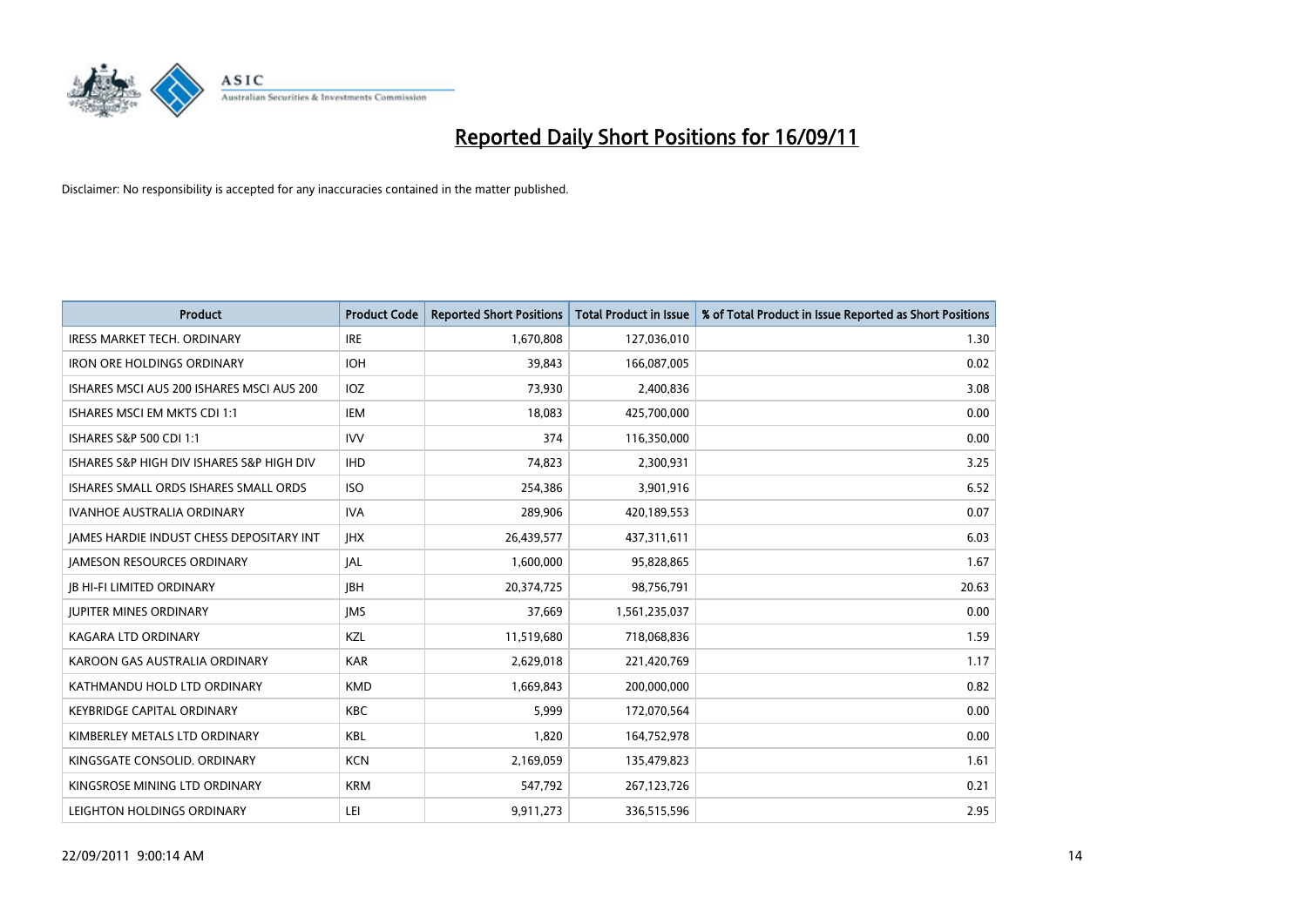

| <b>Product</b>                        | <b>Product Code</b> | <b>Reported Short Positions</b> | Total Product in Issue | % of Total Product in Issue Reported as Short Positions |
|---------------------------------------|---------------------|---------------------------------|------------------------|---------------------------------------------------------|
| LEND LEASE GROUP UNIT/ORD STAPLED     | <b>LLC</b>          | 3,378,973                       | 570,915,669            | 0.60                                                    |
| LINC ENERGY LTD ORDINARY              | <b>LNC</b>          | 6,327,854                       | 503,418,900            | 1.25                                                    |
| LIQUEFIED NATURAL ORDINARY            | <b>LNG</b>          | 97,340                          | 267,699,015            | 0.04                                                    |
| LYNAS CORPORATION ORDINARY            | <b>LYC</b>          | 67,101,484                      | 1,713,846,913          | 3.93                                                    |
| M2 TELECOMMUNICATION ORDINARY         | <b>MTU</b>          | 84,015                          | 123,731,285            | 0.07                                                    |
| <b>MACA LIMITED ORDINARY</b>          | <b>MLD</b>          | 76.600                          | 150,000,000            | 0.05                                                    |
| MACARTHUR COAL ORDINARY               | <b>MCC</b>          | 637,402                         | 302,092,343            | 0.21                                                    |
| <b>MACMAHON HOLDINGS ORDINARY</b>     | <b>MAH</b>          | 5,772,922                       | 738,631,705            | 0.78                                                    |
| MACO ATLAS ROADS GRP ORDINARY STAPLED | <b>MOA</b>          | 10,764,038                      | 464,279,594            | 2.31                                                    |
| MACQUARIE GROUP LTD ORDINARY          | MQG                 | 5,121,854                       | 348,285,032            | 1.44                                                    |
| MAP GROUP STAPLED US PROHIBIT.        | <b>MAP</b>          | 6,975,301                       | 1,861,210,782          | 0.36                                                    |
| MATRIX C & E LTD ORDINARY             | <b>MCE</b>          | 227,958                         | 77,081,507             | 0.30                                                    |
| MCMILLAN SHAKESPEARE ORDINARY         | <b>MMS</b>          | 17.720                          | 68,276,977             | 0.02                                                    |
| <b>MCPHERSON'S LTD ORDINARY</b>       | <b>MCP</b>          | 252,817                         | 72,401,758             | 0.34                                                    |
| MEDUSA MINING LTD ORDINARY            | <b>MML</b>          | 1,342,927                       | 188,233,911            | 0.71                                                    |
| MELBOURNE IT LIMITED ORDINARY         | <b>MLB</b>          | 136,142                         | 80,662,621             | 0.17                                                    |
| MEO AUSTRALIA LTD ORDINARY            | <b>MEO</b>          | 1,332,078                       | 539,913,260            | 0.25                                                    |
| MERMAID MARINE ORDINARY               | <b>MRM</b>          | 1,721,195                       | 216,056,075            | 0.80                                                    |
| MESOBLAST LIMITED ORDINARY            | <b>MSB</b>          | 5,149,950                       | 280,425,258            | 1.84                                                    |
| METALS X LIMITED ORDINARY             | <b>MLX</b>          | 248,980                         | 1,348,673,470          | 0.02                                                    |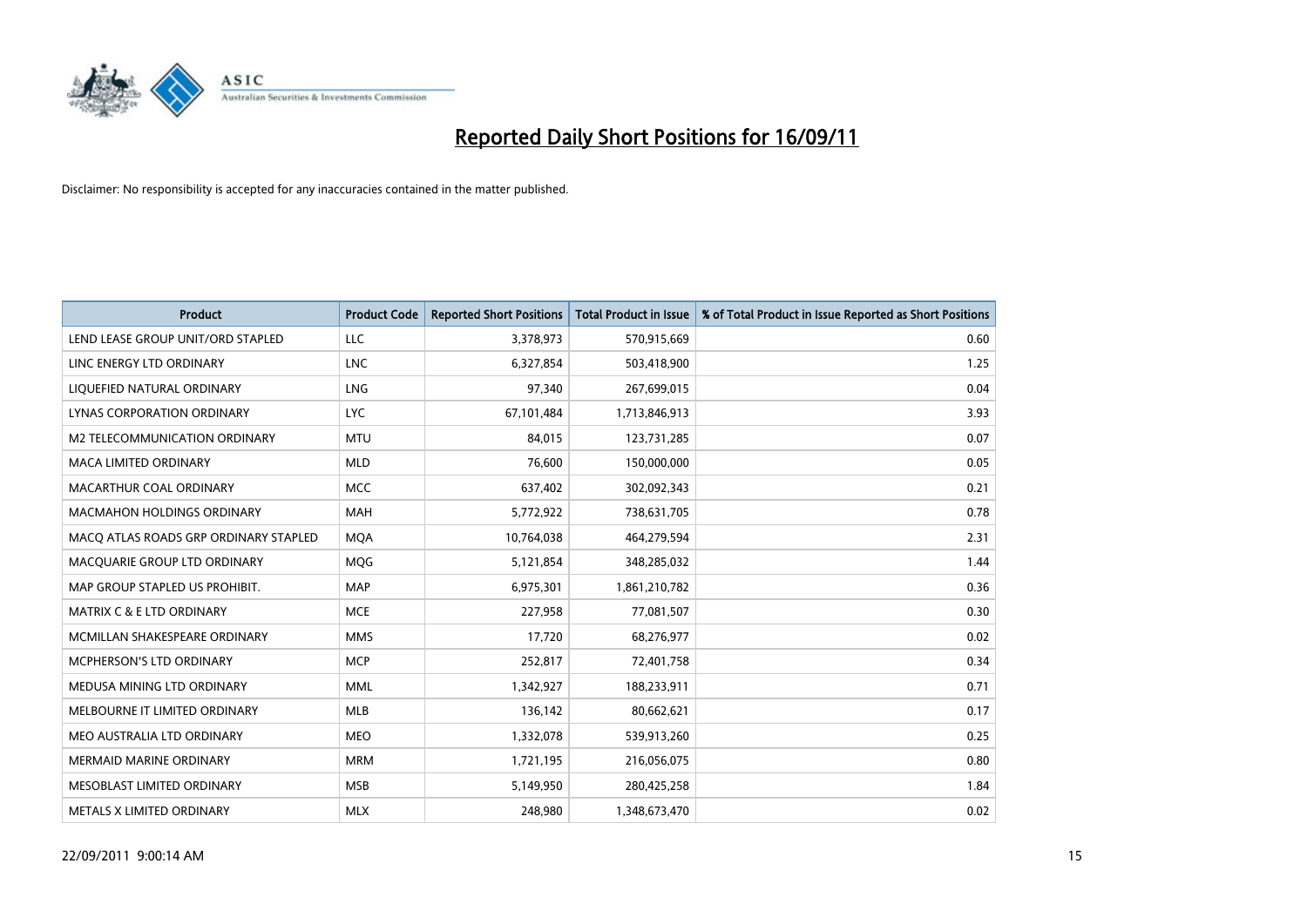

| <b>Product</b>                  | <b>Product Code</b> | <b>Reported Short Positions</b> | <b>Total Product in Issue</b> | % of Total Product in Issue Reported as Short Positions |
|---------------------------------|---------------------|---------------------------------|-------------------------------|---------------------------------------------------------|
| METCASH LIMITED ORDINARY        | <b>MTS</b>          | 31,906,110                      | 770,720,699                   | 4.15                                                    |
| METGASCO LIMITED ORDINARY       | <b>MEL</b>          | 351,129                         | 337,396,221                   | 0.10                                                    |
| METMINCO LIMITED ORDINARY       | <b>MNC</b>          | 1,483,813                       | 1,462,616,146                 | 0.11                                                    |
| METROCOAL LIMITED ORDINARY      | <b>MTE</b>          | 300,000                         | 98,773,663                    | 0.30                                                    |
| MHM METALS LIMITED ORDINARY     | <b>MHM</b>          | 199,758                         | 102,252,570                   | 0.20                                                    |
| MICLYN EXP OFFSHR ORDINARY      | <b>MIO</b>          | 449,128                         | 274,618,684                   | 0.16                                                    |
| MINARA RESOURCES ORDINARY       | <b>MRE</b>          | 10,214,744                      | 1,169,424,487                 | 0.88                                                    |
| MINCOR RESOURCES NL ORDINARY    | <b>MCR</b>          | 1,523,352                       | 198,360,804                   | 0.76                                                    |
| MINEMAKERS LIMITED ORDINARY     | <b>MAK</b>          | 44,227                          | 227,003,950                   | 0.02                                                    |
| MINERAL DEPOSITS ORDINARY       | <b>MDL</b>          | 319,137                         | 83,538,786                    | 0.37                                                    |
| MINERAL RESOURCES. ORDINARY     | <b>MIN</b>          | 922,065                         | 183,778,017                   | 0.52                                                    |
| MIRABELA NICKEL LTD ORDINARY    | <b>MBN</b>          | 15,135,527                      | 491,781,237                   | 3.09                                                    |
| MIRVAC GROUP STAPLED SECURITIES | <b>MGR</b>          | 41,874,638                      | 3,416,924,188                 | 1.21                                                    |
| MOLOPO ENERGY LTD ORDINARY      | <b>MPO</b>          | 1,587,397                       | 245,579,810                   | 0.64                                                    |
| MONADELPHOUS GROUP ORDINARY     | <b>MND</b>          | 794.992                         | 88,651,827                    | 0.89                                                    |
| MORTGAGE CHOICE LTD ORDINARY    | <b>MOC</b>          | 176,778                         | 119,948,255                   | 0.15                                                    |
| MOUNT GIBSON IRON ORDINARY      | MGX                 | 11,732,037                      | 1,082,570,693                 | 1.06                                                    |
| MULTIPLEX SITES SITES           | <b>MXUPA</b>        | 22                              | 4,500,000                     | 0.00                                                    |
| MURCHISON METALS LTD ORDINARY   | <b>MMX</b>          | 13,099,007                      | 437,354,555                   | 2.98                                                    |
| MYER HOLDINGS LTD ORDINARY      | <b>MYR</b>          | 48,545,389                      | 583,147,884                   | 8.31                                                    |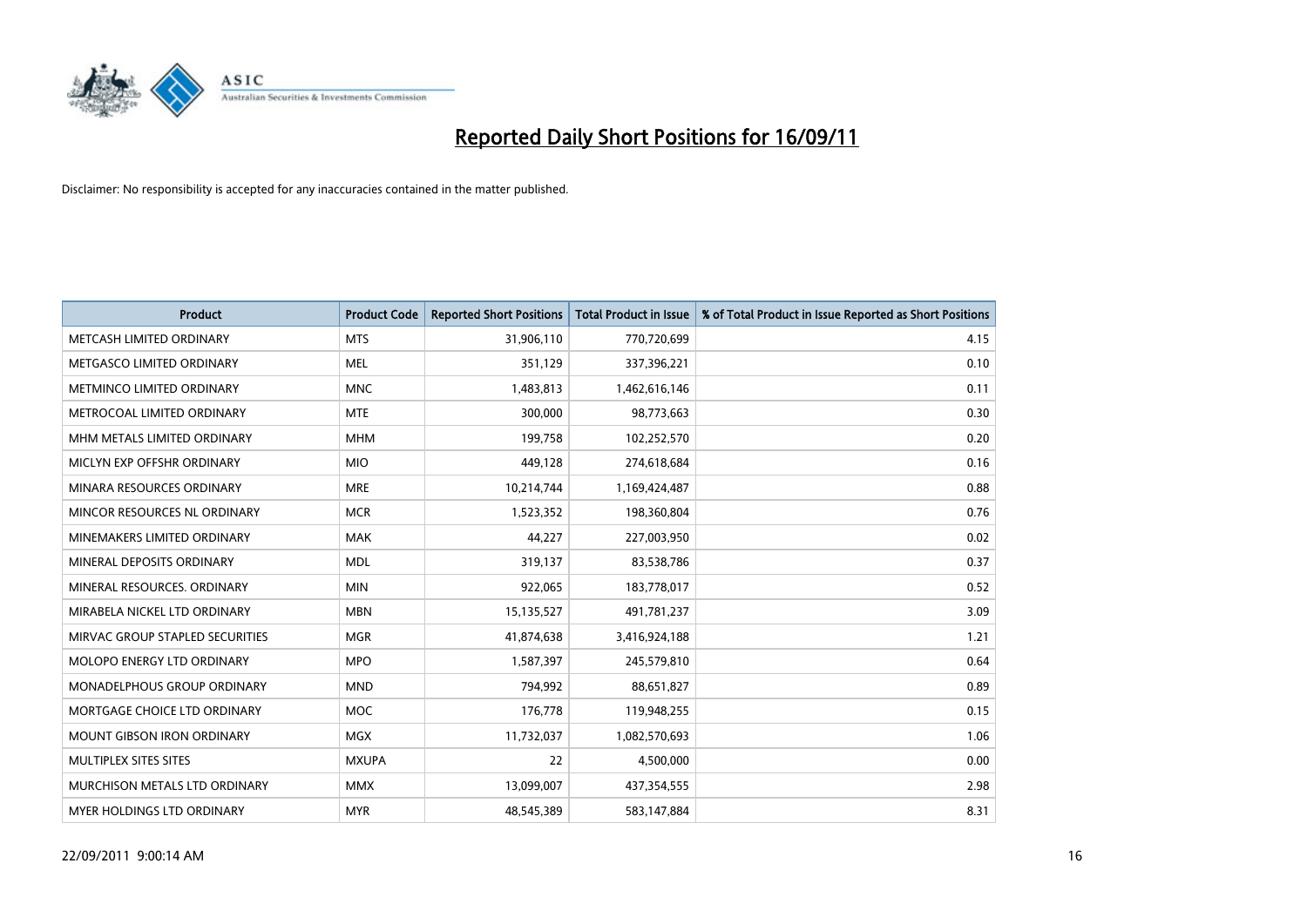

| <b>Product</b>                  | <b>Product Code</b> | <b>Reported Short Positions</b> | Total Product in Issue | % of Total Product in Issue Reported as Short Positions |
|---------------------------------|---------------------|---------------------------------|------------------------|---------------------------------------------------------|
| <b>MYSTATE LIMITED ORDINARY</b> | <b>MYS</b>          | 1,400                           | 67,463,454             | 0.00                                                    |
| NANOSONICS LIMITED ORDINARY     | <b>NAN</b>          | 18,132                          | 230,490,585            | 0.01                                                    |
| NATIONAL AUST, BANK ORDINARY    | <b>NAB</b>          | 18,330,821                      | 2,201,147,145          | 0.80                                                    |
| NATURAL FUEL LIMITED ORDINARY   | <b>NFL</b>          |                                 | 1,121,912              | 0.00                                                    |
| NAVITAS LIMITED ORDINARY        | <b>NVT</b>          | 2,930,652                       | 375,230,115            | 0.76                                                    |
| NEPTUNE MARINE ORDINARY         | <b>NMS</b>          | 182,253                         | 1,748,545,632          | 0.01                                                    |
| NEW HOPE CORPORATION ORDINARY   | <b>NHC</b>          | 204,029                         | 830,230,549            | 0.02                                                    |
| NEWCREST MINING ORDINARY        | <b>NCM</b>          | 2,249,772                       | 765,000,000            | 0.27                                                    |
| NEWS CORP A NON-VOTING CDI      | <b>NWSLV</b>        | 4,245,896                       | 1,817,263,842          | 0.23                                                    |
| NEWS CORP B VOTING CDI          | <b>NWS</b>          | 4,795,940                       | 798,520,953            | 0.59                                                    |
| NEXBIS LIMITED ORDINARY         | <b>NBS</b>          | 63,733                          | 798,356,704            | 0.01                                                    |
| NEXTDC LIMITED ORDINARY         | <b>NXT</b>          | 17,857                          | 112,104,986            | 0.02                                                    |
| NEXUS ENERGY LIMITED ORDINARY   | <b>NXS</b>          | 3,548,585                       | 1,326,697,820          | 0.26                                                    |
| NIB HOLDINGS LIMITED ORDINARY   | <b>NHF</b>          | 104,911                         | 466,733,110            | 0.02                                                    |
| NIDO PETROLEUM ORDINARY         | <b>NDO</b>          | 1,624,052                       | 1,389,163,151          | 0.12                                                    |
| NOBLE MINERAL RES ORDINARY      | <b>NMG</b>          | 1,224,733                       | 460,308,567            | 0.27                                                    |
| NORTHERN IRON LTD ORDINARY      | <b>NFE</b>          | 754,128                         | 336,084,863            | 0.22                                                    |
| NRW HOLDINGS LIMITED ORDINARY   | <b>NWH</b>          | 529,808                         | 278,888,011            | 0.17                                                    |
| NUCOAL RESOURCES NL ORDINARY    | <b>NCR</b>          | 183,805                         | 437,193,340            | 0.04                                                    |
| NUFARM LIMITED ORDINARY         | <b>NUF</b>          | 4,716,219                       | 261,833,005            | 1.80                                                    |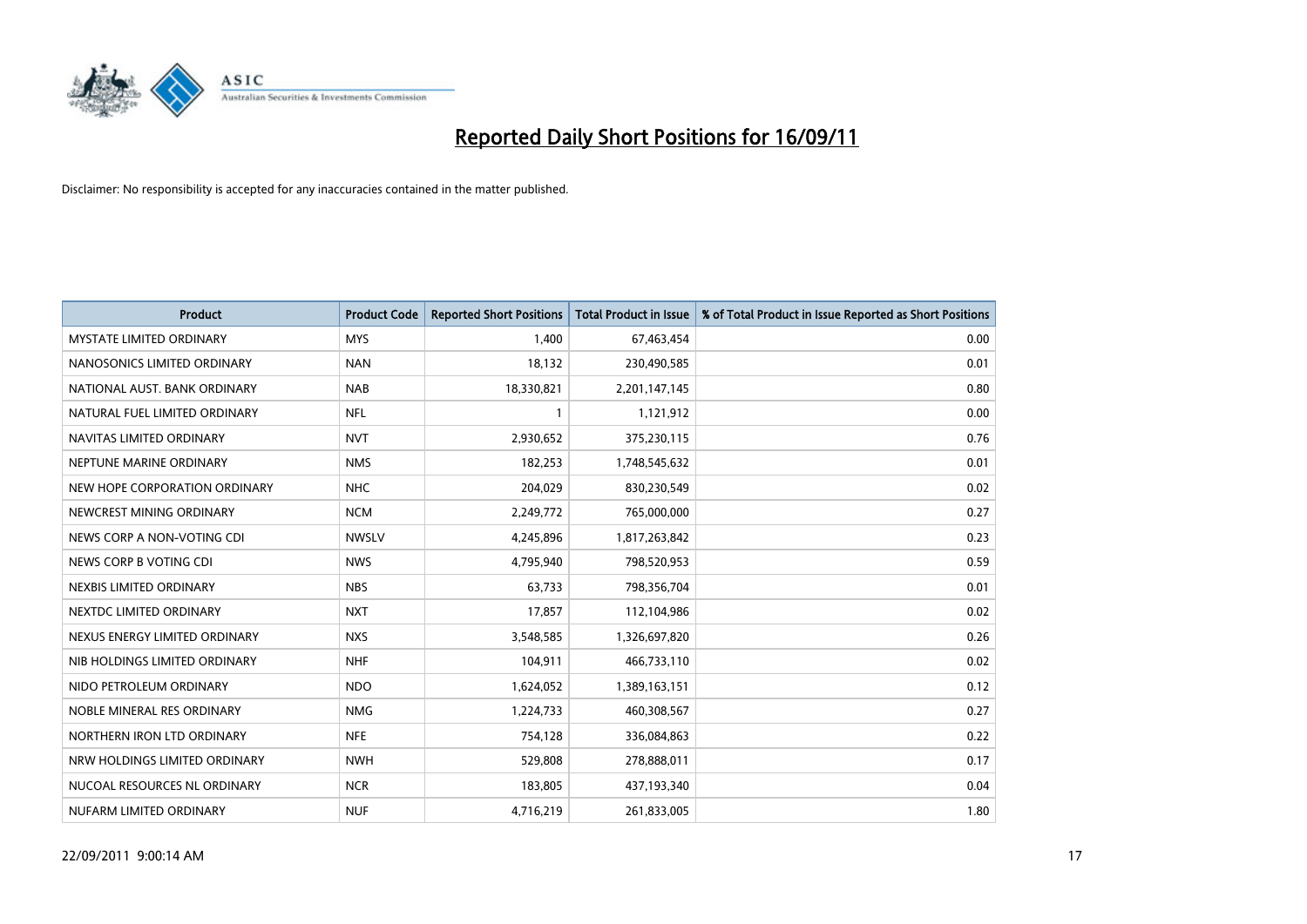

| <b>Product</b>                        | <b>Product Code</b> | <b>Reported Short Positions</b> | Total Product in Issue | % of Total Product in Issue Reported as Short Positions |
|---------------------------------------|---------------------|---------------------------------|------------------------|---------------------------------------------------------|
| OAKTON LIMITED ORDINARY               | <b>OKN</b>          | 633,539                         | 93,800,235             | 0.67                                                    |
| OCEANAGOLD CORP. CHESS DEPOSITARY INT | <b>OGC</b>          | 1,052,904                       | 262,600,385            | 0.40                                                    |
| OCEANIA CAPITAL LTD ORDINARY          | <b>OCP</b>          | 6,614                           | 91,921,295             | 0.00                                                    |
| OIL SEARCH LTD ORDINARY               | OSH                 | 9,404,572                       | 1,320,648,378          | 0.67                                                    |
| OM HOLDINGS LIMITED ORDINARY          | OMH                 | 9,315,999                       | 504,105,150            | 1.85                                                    |
| <b>ONESTEEL LIMITED ORDINARY</b>      | OST                 | 22,238,875                      | 1,338,106,652          | 1.67                                                    |
| ORICA LIMITED ORDINARY                | ORI                 | 2,193,070                       | 363,966,570            | 0.60                                                    |
| ORIGIN ENERGY ORDINARY                | <b>ORG</b>          | 9,487,044                       | 1,065,449,259          | 0.89                                                    |
| OROCOBRE LIMITED ORDINARY             | <b>ORE</b>          | 208,603                         | 103,195,029            | 0.20                                                    |
| OROTONGROUP LIMITED ORDINARY          | <b>ORL</b>          | 169,452                         | 40,880,902             | 0.41                                                    |
| OTTO ENERGY LIMITED ORDINARY          | <b>OEL</b>          | 109,204                         | 1,138,290,071          | 0.01                                                    |
| OZ MINERALS ORDINARY                  | OZL                 | 7,580,760                       | 323,877,514            | 2.34                                                    |
| PACIFIC BRANDS ORDINARY               | PBG                 | 8,623,132                       | 931,386,248            | 0.93                                                    |
| PALADIN ENERGY LTD ORDINARY           | <b>PDN</b>          | 10,438,426                      | 778,525,732            | 1.33                                                    |
| PANAUST LIMITED ORDINARY              | <b>PNA</b>          | 8,363,606                       | 593,867,443            | 1.40                                                    |
| PANORAMIC RESOURCES ORDINARY          | PAN                 | 1,088,847                       | 207,050,710            | 0.51                                                    |
| PAPERLINX LIMITED ORDINARY            | <b>PPX</b>          | 7,806,675                       | 609,280,761            | 1.29                                                    |
| PAPILLON RES LTD ORDINARY             | PIR                 | 510,324                         | 207,074,658            | 0.24                                                    |
| PATTIES FOODS LTD ORDINARY            | PFL                 |                                 | 138,989,223            | 0.00                                                    |
| PEAK RESOURCES ORDINARY               | <b>PEK</b>          | 103,783                         | 155,979,643            | 0.07                                                    |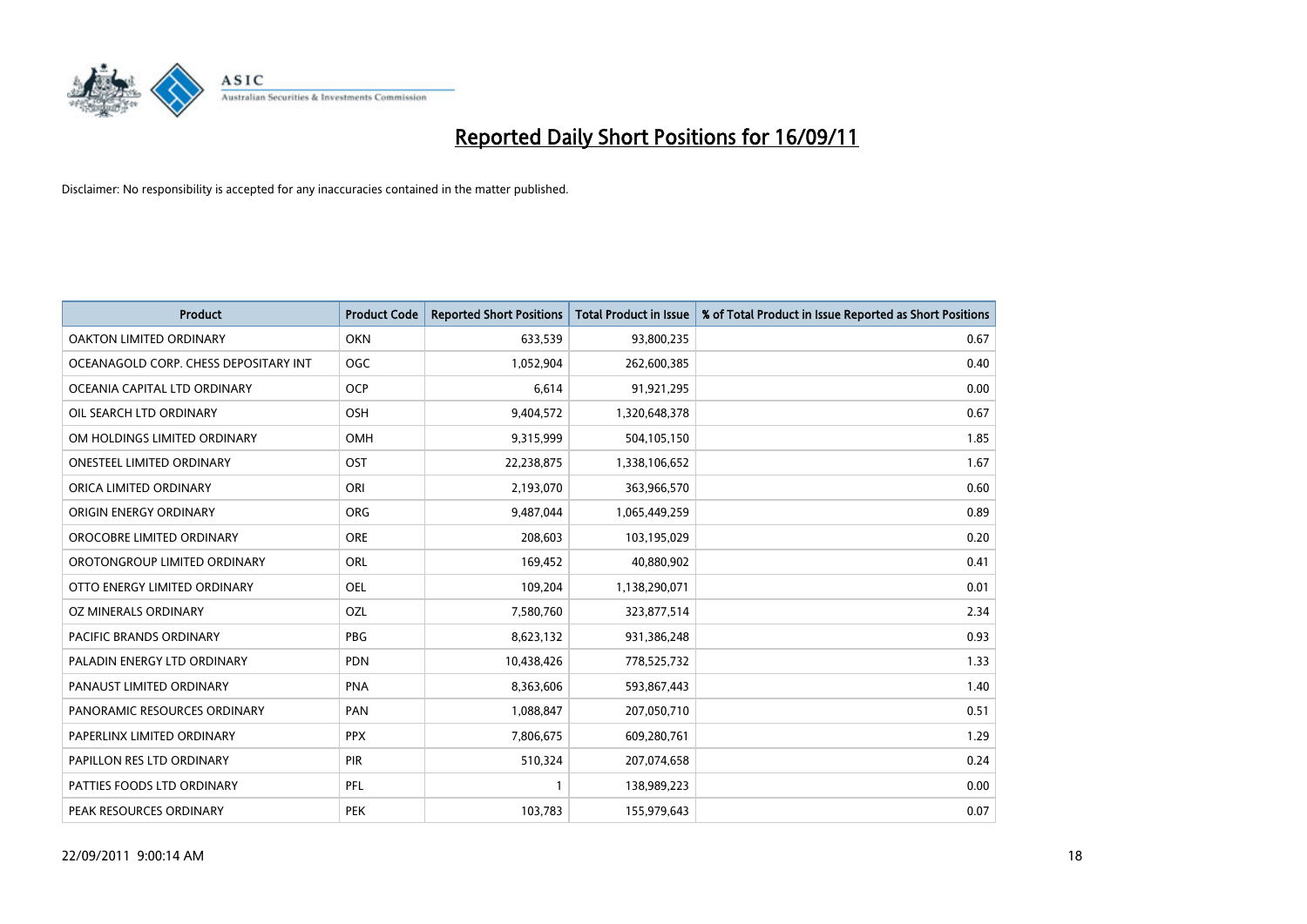

| <b>Product</b>                | <b>Product Code</b> | <b>Reported Short Positions</b> | <b>Total Product in Issue</b> | % of Total Product in Issue Reported as Short Positions |
|-------------------------------|---------------------|---------------------------------|-------------------------------|---------------------------------------------------------|
| PEET LIMITED ORDINARY         | <b>PPC</b>          | 94,612                          | 318,038,544                   | 0.02                                                    |
| PENINSULA ENERGY LTD ORDINARY | <b>PEN</b>          | 1,493,377                       | 2,125,490,443                 | 0.07                                                    |
| PERILYA LIMITED ORDINARY      | PEM                 | 429,134                         | 526,075,563                   | 0.09                                                    |
| PERPETUAL LIMITED ORDINARY    | PPT                 | 2,977,468                       | 44,692,304                    | 6.64                                                    |
| PERSEUS MINING LTD ORDINARY   | PRU                 | 3,257,721                       | 426,467,088                   | 0.75                                                    |
| PETSEC ENERGY ORDINARY        | <b>PSA</b>          | 223,332                         | 231,283,622                   | 0.10                                                    |
| PHARMAXIS LTD ORDINARY        | <b>PXS</b>          | 1,132,140                       | 229,116,309                   | 0.49                                                    |
| PHOTON GROUP LTD ORDINARY     | PGA                 | 250,510                         | 1,540,886,866                 | 0.02                                                    |
| PLATINUM ASSET ORDINARY       | <b>PTM</b>          | 8,534,167                       | 561,347,878                   | 1.52                                                    |
| PLATINUM AUSTRALIA ORDINARY   | <b>PLA</b>          | 4,258,643                       | 417,130,039                   | 1.03                                                    |
| PLATINUM CAPITAL LTD ORDINARY | <b>PMC</b>          |                                 | 165,728,416                   | 0.00                                                    |
| PLUTON RESOURCES ORDINARY     | <b>PLV</b>          | 30,106                          | 211,355,652                   | 0.01                                                    |
| PMP LIMITED ORDINARY          | <b>PMP</b>          | 14,775                          | 329,842,473                   | 0.00                                                    |
| PORT BOUVARD LIMITED ORDINARY | PBD                 | 6,754                           | 593,868,295                   | 0.00                                                    |
| PREMIER INVESTMENTS ORDINARY  | <b>PMV</b>          | 184,862                         | 155,062,831                   | 0.12                                                    |
| PRIMA BIOMED LTD ORDINARY     | <b>PRR</b>          | 1,600,000                       | 1,008,596,205                 | 0.16                                                    |
| PRIMARY HEALTH CARE ORDINARY  | PRY                 | 9,916,217                       | 497,469,803                   | 2.00                                                    |
| PRIME MEDIA GRP LTD ORDINARY  | <b>PRT</b>          | 19,105                          | 366,330,303                   | 0.01                                                    |
| PROGEN PHARMACEUTIC ORDINARY  | <b>PGL</b>          | 151,596                         | 24,709,097                    | 0.61                                                    |
| PROGRAMMED ORDINARY           | <b>PRG</b>          | 727,333                         | 118,169,908                   | 0.61                                                    |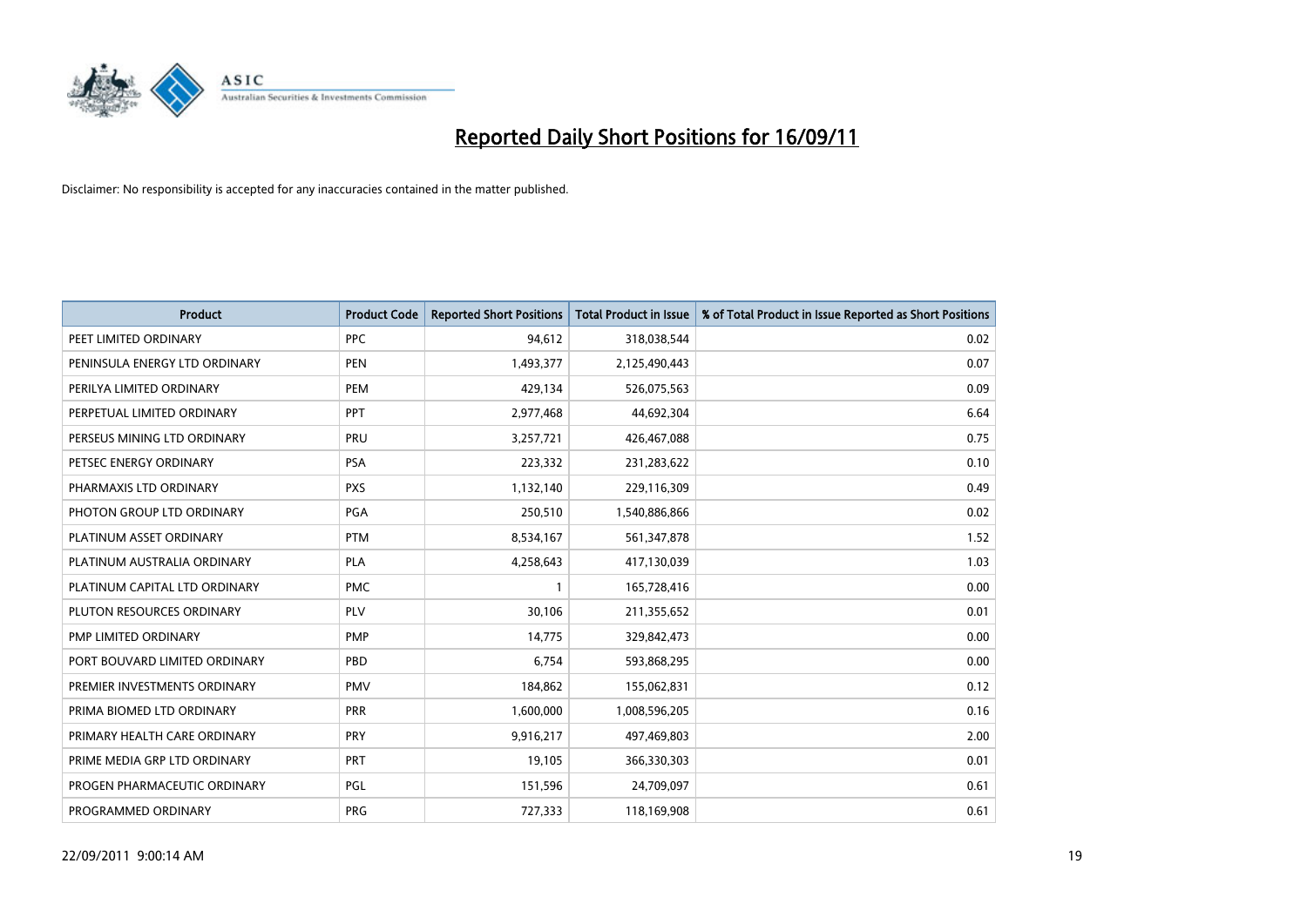

| <b>Product</b>                      | <b>Product Code</b> | <b>Reported Short Positions</b> | Total Product in Issue | % of Total Product in Issue Reported as Short Positions |
|-------------------------------------|---------------------|---------------------------------|------------------------|---------------------------------------------------------|
| <b>PSIVIDA CORP CDI 1:1</b>         | <b>PVA</b>          | 6,878                           | 8,737,186              | 0.08                                                    |
| <b>QANTAS AIRWAYS ORDINARY</b>      | QAN                 | 29,857,875                      | 2,265,123,620          | 1.33                                                    |
| QBE INSURANCE GROUP ORDINARY        | <b>OBE</b>          | 27,768,185                      | 1,092,654,587          | 2.53                                                    |
| OR NATIONAL LIMITED ORDINARY        | <b>ORN</b>          | 22,452,719                      | 2,440,000,000          | 0.91                                                    |
| <b>OUBE LOGISTICS HLDG ORDINARY</b> | <b>OUB</b>          | 535.300                         | 801,927,594            | 0.07                                                    |
| RAMELIUS RESOURCES ORDINARY         | <b>RMS</b>          | 66,001                          | 291,767,215            | 0.02                                                    |
| RAMSAY HEALTH CARE ORDINARY         | <b>RHC</b>          | 1,130,129                       | 202,081,252            | 0.54                                                    |
| <b>RANGE RESOURCES LTD ORDINARY</b> | <b>RRS</b>          | 230,886                         | 1,602,030,474          | 0.01                                                    |
| <b>RCR TOMLINSON ORDINARY</b>       | <b>RCR</b>          | 68,067                          | 132,010,172            | 0.05                                                    |
| <b>REA GROUP ORDINARY</b>           | <b>REA</b>          | 250,911                         | 130,401,680            | 0.19                                                    |
| <b>RECKON LIMITED ORDINARY</b>      | <b>RKN</b>          | 831,788                         | 133,384,060            | 0.62                                                    |
| <b>RED 5 LIMITED ORDINARY</b>       | <b>RED</b>          | 196,904                         | 1,283,674,237          | 0.02                                                    |
| <b>RED FORK ENERGY ORDINARY</b>     | <b>RFE</b>          | 7,696                           | 269,769,853            | 0.00                                                    |
| REDBANK ENERGY LTD ORDINARY         | <b>AEI</b>          | 19                              | 786,287                | 0.00                                                    |
| REED RESOURCES LTD ORDINARY         | <b>RDR</b>          | 386,011                         | 264,742,501            | 0.15                                                    |
| <b>REGIS RESOURCES ORDINARY</b>     | <b>RRL</b>          | 1,652,732                       | 433,353,680            | 0.38                                                    |
| RESMED INC CDI 10:1                 | <b>RMD</b>          | 3,904,108                       | 1,556,242,300          | 0.24                                                    |
| RESOLUTE MINING ORDINARY            | <b>RSG</b>          | 3,174,578                       | 468,608,774            | 0.66                                                    |
| RESOURCE AND INVEST. ORDINARY       | <b>RNI</b>          | 25,444                          | 124,984,308            | 0.02                                                    |
| <b>RESOURCE GENERATION ORDINARY</b> | <b>RES</b>          | 324,311                         | 262,895,652            | 0.12                                                    |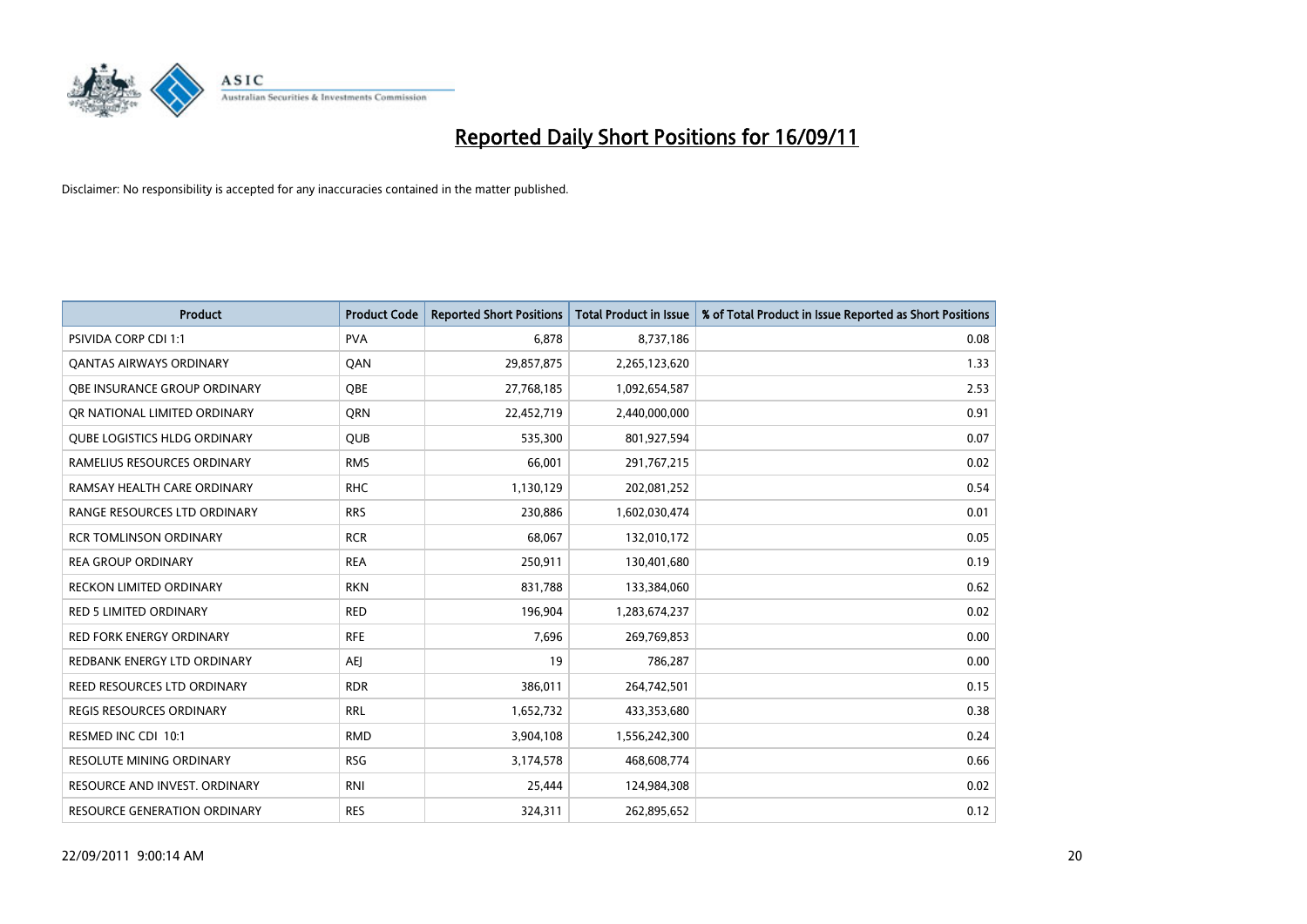

| <b>Product</b>                       | <b>Product Code</b> | <b>Reported Short Positions</b> | <b>Total Product in Issue</b> | % of Total Product in Issue Reported as Short Positions |
|--------------------------------------|---------------------|---------------------------------|-------------------------------|---------------------------------------------------------|
| RETAIL FOOD GROUP ORDINARY           | <b>RFG</b>          | 41.641                          | 108,219,282                   | 0.04                                                    |
| REVERSE CORP LIMITED ORDINARY        | <b>REF</b>          | 25,141                          | 92,382,175                    | 0.03                                                    |
| <b>REX MINERALS LIMITED ORDINARY</b> | <b>RXM</b>          | 1,105,086                       | 153,635,519                   | 0.71                                                    |
| <b>RHG LIMITED ORDINARY</b>          | <b>RHG</b>          | 1,284,192                       | 308,483,177                   | 0.41                                                    |
| <b>RIALTO ENERGY ORDINARY</b>        | <b>RIA</b>          | 219,037                         | 375,006,264                   | 0.06                                                    |
| <b>RIDLEY CORPORATION ORDINARY</b>   | <b>RIC</b>          | 509,655                         | 307,817,071                   | 0.17                                                    |
| RIO TINTO LIMITED ORDINARY           | <b>RIO</b>          | 19,246,098                      | 435,758,720                   | 4.38                                                    |
| RIVERCITY MOTORWAY STAPLED           | <b>RCY</b>          | 132.000                         | 957,010,115                   | 0.01                                                    |
| <b>ROBUST RESOURCES ORDINARY</b>     | <b>ROL</b>          | 1,131,608                       | 84,944,097                    | 1.34                                                    |
| ROC OIL COMPANY ORDINARY             | <b>ROC</b>          | 1,246,188                       | 713,254,560                   | 0.17                                                    |
| ROYAL WOLF HOLDINGS ORDINARY         | <b>RWH</b>          | 60,000                          | 100,387,052                   | 0.06                                                    |
| SAI GLOBAL LIMITED ORDINARY          | SAI                 | 1,390,161                       | 200,048,605                   | 0.69                                                    |
| SALMAT LIMITED ORDINARY              | <b>SLM</b>          | 510,502                         | 159,784,049                   | 0.32                                                    |
| SAMSON OIL & GAS LTD ORDINARY        | <b>SSN</b>          | 123,840                         | 1,748,724,309                 | 0.01                                                    |
| SANDFIRE RESOURCES ORDINARY          | <b>SFR</b>          | 1,327,428                       | 149,919,969                   | 0.87                                                    |
| SANTOS LTD ORDINARY                  | <b>STO</b>          | 18,083,717                      | 878,131,190                   | 2.03                                                    |
| SARACEN MINERAL ORDINARY             | <b>SAR</b>          | 1,110,762                       | 492,251,415                   | 0.23                                                    |
| SEDGMAN LIMITED ORDINARY             | <b>SDM</b>          | 327,695                         | 209,752,689                   | 0.15                                                    |
| SEEK LIMITED ORDINARY                | <b>SEK</b>          | 17,253,075                      | 337,079,207                   | 5.12                                                    |
| SELECT HARVESTS ORDINARY             | <b>SHV</b>          | 419,021                         | 56,226,960                    | 0.75                                                    |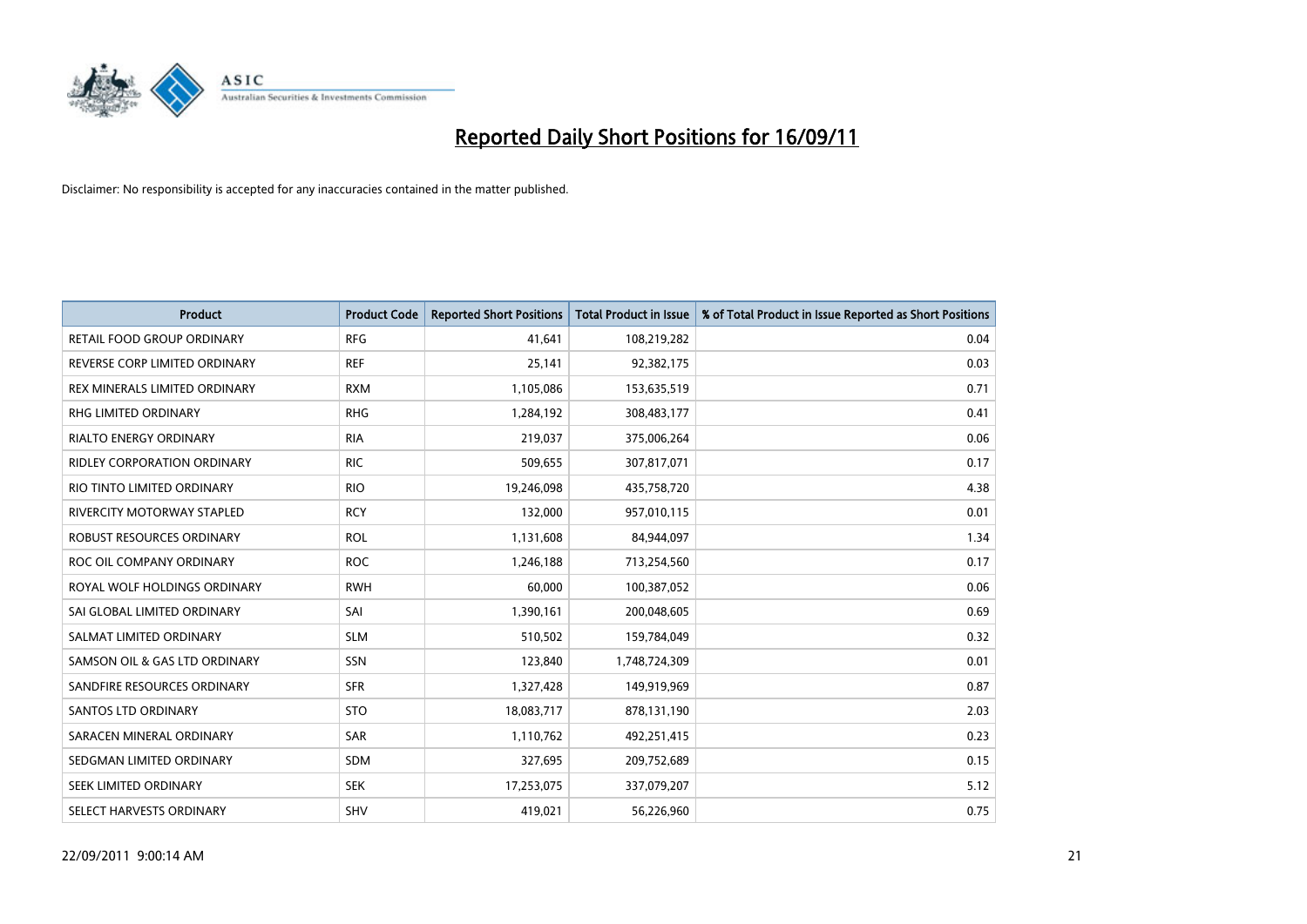

| <b>Product</b>                           | <b>Product Code</b> | <b>Reported Short Positions</b> | Total Product in Issue | % of Total Product in Issue Reported as Short Positions |
|------------------------------------------|---------------------|---------------------------------|------------------------|---------------------------------------------------------|
| SENETAS CORPORATION ORDINARY             | <b>SEN</b>          | 756,999                         | 463,105,195            | 0.16                                                    |
| SENEX ENERGY LIMITED ORDINARY            | SXY                 | 400,000                         | 760,722,223            | 0.05                                                    |
| SERVCORP LIMITED ORDINARY                | SRV                 | 46,636                          | 98,440,807             | 0.05                                                    |
| SERVICE STREAM ORDINARY                  | <b>SSM</b>          | 472,313                         | 283,418,867            | 0.17                                                    |
| SEVEN GROUP HOLDINGS ORDINARY            | <b>SVW</b>          | 1,132,789                       | 306,410,281            | 0.36                                                    |
| SEVEN WEST MEDIA LTD ORDINARY            | <b>SWM</b>          | 1,044,878                       | 610,327,899            | 0.17                                                    |
| SIGMA PHARMACEUTICAL ORDINARY            | <b>SIP</b>          | 13,064,309                      | 1,178,626,572          | 1.12                                                    |
| SILEX SYSTEMS ORDINARY                   | <b>SLX</b>          | 679,405                         | 170,133,997            | 0.41                                                    |
| SILVER LAKE RESOURCE ORDINARY            | <b>SLR</b>          | 59,982                          | 178,922,838            | 0.02                                                    |
| SIMS METAL MGMT LTD ORDINARY             | SGM                 | 2,593,352                       | 205,420,167            | 1.26                                                    |
| SINGAPORE TELECOMM. CHESS DEPOSITARY INT | SGT                 | 4,785,194                       | 168,828,658            | 2.84                                                    |
| SIRIUS RESOURCES NL ORDINARY             | <b>SIR</b>          | 82,500                          | 137,134,586            | 0.06                                                    |
| SKILLED GROUP LTD ORDINARY               | <b>SKE</b>          | 27,829                          | 233, 243, 776          | 0.01                                                    |
| SMS MANAGEMENT, ORDINARY                 | <b>SMX</b>          | 101,143                         | 68,290,180             | 0.13                                                    |
| SONIC HEALTHCARE ORDINARY                | <b>SHL</b>          | 4,798,743                       | 389,969,875            | 1.23                                                    |
| SOUL PATTINSON (W.H) ORDINARY            | SOL                 | 18,577                          | 238,640,580            | 0.01                                                    |
| SOUTH BOULDER MINES ORDINARY             | <b>STB</b>          | 156,965                         | 87,115,688             | 0.17                                                    |
| SP AUSNET STAPLED SECURITIES             | <b>SPN</b>          | 3,402,316                       | 2,850,932,204          | 0.11                                                    |
| SPARK INFRASTRUCTURE STAPLED NOTE & UNIT | SKI                 | 18,365,197                      | 1,326,734,264          | 1.38                                                    |
| SPDR 200 FUND ETF UNITS                  | <b>STW</b>          | 708                             | 51,778,556             | 0.00                                                    |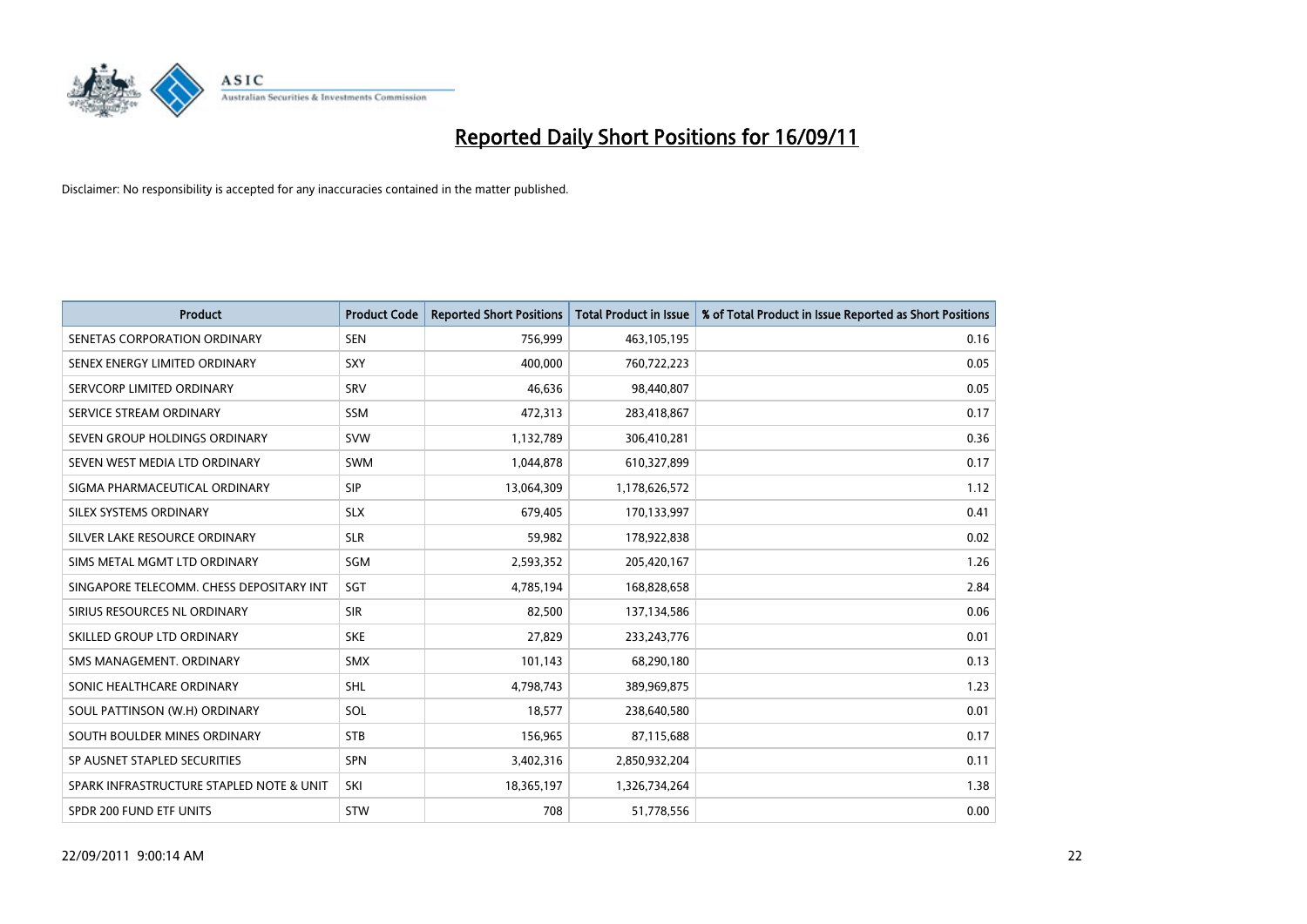

| <b>Product</b>                | <b>Product Code</b> | <b>Reported Short Positions</b> | Total Product in Issue | % of Total Product in Issue Reported as Short Positions |
|-------------------------------|---------------------|---------------------------------|------------------------|---------------------------------------------------------|
| SPECIALTY FASHION ORDINARY    | <b>SFH</b>          | 603,595                         | 192,086,121            | 0.31                                                    |
| SPOTLESS GROUP LTD ORDINARY   | <b>SPT</b>          | 1,421,868                       | 262,766,725            | 0.53                                                    |
| ST BARBARA LIMITED ORDINARY   | <b>SBM</b>          | 8,927,822                       | 325,615,389            | 2.73                                                    |
| STAGING CONNECTIONS ORDINARY  | <b>STG</b>          | 2,917,189                       | 78,317,726             | 3.72                                                    |
| STANMORE COAL LTD ORDINARY    | <b>SMR</b>          | 99,847                          | 89,791,402             | 0.11                                                    |
| STARPHARMA HOLDINGS ORDINARY  | SPL                 | 1,387,677                       | 248,026,578            | 0.56                                                    |
| STH AMERICAN COR LTD ORDINARY | SAY                 | 9,200                           | 257,785,604            | 0.00                                                    |
| STHN CROSS MEDIA ORDINARY     | <b>SXL</b>          | 3,030,268                       | 705,766,444            | 0.42                                                    |
| STOCKLAND UNITS/ORD STAPLED   | SGP                 | 19,807,597                      | 2,383,036,717          | 0.83                                                    |
| STRAITS RES LTD. ORDINARY     | SRO                 | 7,737,795                       | 324,796,141            | 2.38                                                    |
| STW COMMUNICATIONS ORDINARY   | SGN                 | 261,916                         | 364,310,964            | 0.07                                                    |
| SUNCORP GROUP LTD ORDINARY    | <b>SUN</b>          | 12,282,108                      | 1,286,600,980          | 0.92                                                    |
| SUNDANCE ENERGY ORDINARY      | <b>SEA</b>          | 176,148                         | 277,098,474            | 0.07                                                    |
| SUNDANCE RESOURCES ORDINARY   | <b>SDL</b>          | 11,632,325                      | 2,896,314,669          | 0.41                                                    |
| SUNLAND GROUP LTD ORDINARY    | <b>SDG</b>          | 179,203                         | 220,457,476            | 0.07                                                    |
| SUPER RET REP LTD ORDINARY    | <b>SUL</b>          | 259.805                         | 130,528,739            | 0.19                                                    |
| SWICK MINING ORDINARY         | <b>SWK</b>          | 1,548                           | 236,724,970            | 0.00                                                    |
| SYMEX HOLDINGS ORDINARY       | <b>SYM</b>          | 6,633                           | 189,166,670            | 0.00                                                    |
| TABCORP HOLDINGS LTD ORDINARY | <b>TAH</b>          | 14,342,921                      | 688,019,737            | 2.09                                                    |
| TALENT2 INTERNATION ORDINARY  | <b>TWO</b>          | 100,525                         | 146,539,334            | 0.07                                                    |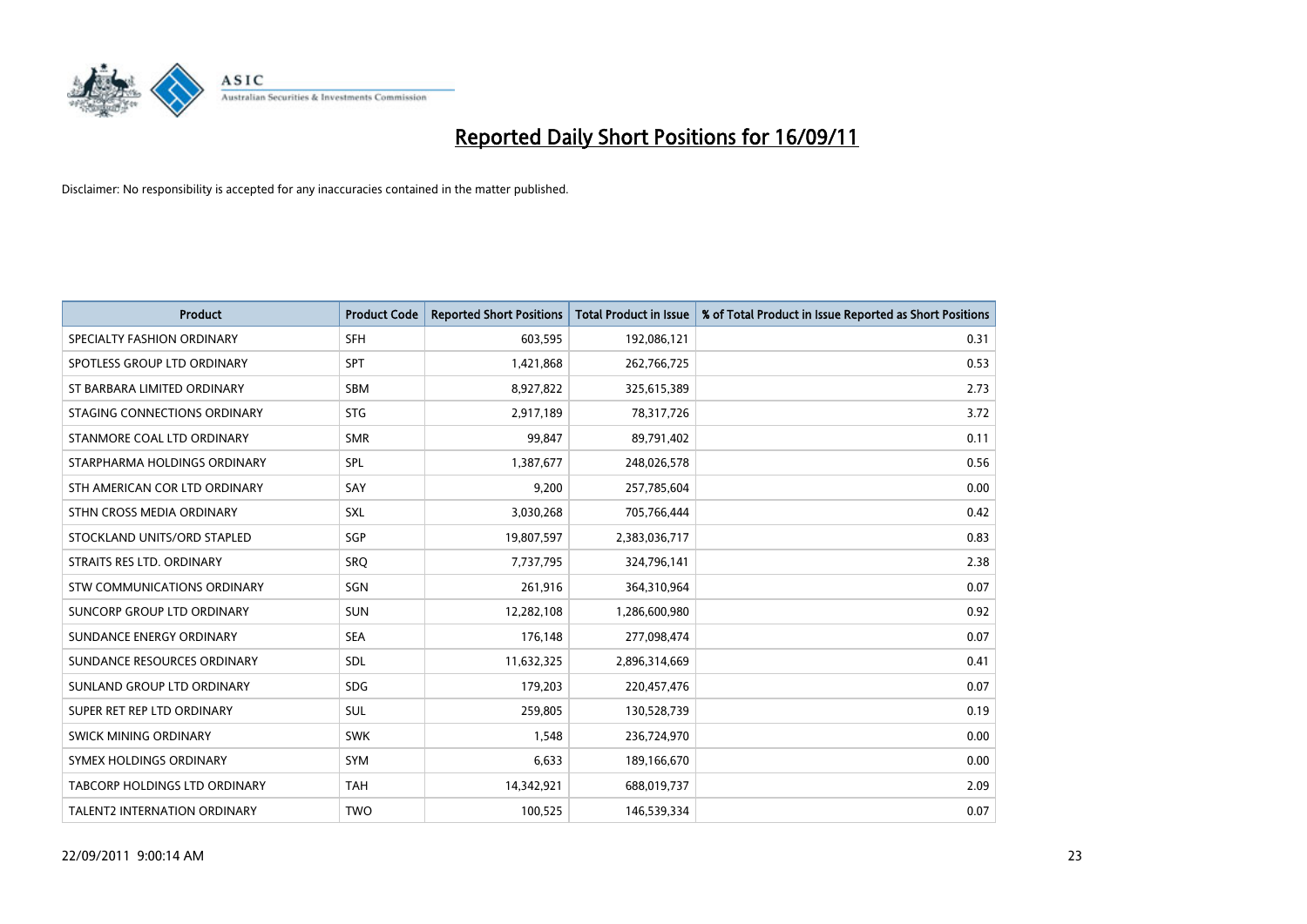

| <b>Product</b>                       | <b>Product Code</b> | <b>Reported Short Positions</b> | Total Product in Issue | % of Total Product in Issue Reported as Short Positions |
|--------------------------------------|---------------------|---------------------------------|------------------------|---------------------------------------------------------|
| TAP OIL LIMITED ORDINARY             | <b>TAP</b>          | 609,510                         | 240,995,311            | 0.25                                                    |
| TASSAL GROUP LIMITED ORDINARY        | <b>TGR</b>          | 46,123                          | 146,304,404            | 0.02                                                    |
| <b>TATTS GROUP LTD ORDINARY</b>      | <b>TTS</b>          | 16,796,596                      | 1,318,687,024          | 1.27                                                    |
| TECHNOLOGY ONE ORDINARY              | <b>TNE</b>          | 10,000                          | 303,379,455            | 0.00                                                    |
| TELECOM CORPORATION ORDINARY         | <b>TEL</b>          | 17,662,365                      | 1,924,707,065          | 0.92                                                    |
| TELSTRA CORPORATION, ORDINARY        | <b>TLS</b>          | 61,235,047                      | 12,443,074,357         | 0.51                                                    |
| TEN NETWORK HOLDINGS ORDINARY        | <b>TEN</b>          | 33,783,119                      | 1,045,236,720          | 3.22                                                    |
| TERANGA GOLD CORP CDI 1:1            | <b>TGZ</b>          | 375,626                         | 154,166,054            | 0.23                                                    |
| TFS CORPORATION LTD ORDINARY         | <b>TFC</b>          | 263,389                         | 276,453,042            | 0.09                                                    |
| THE REJECT SHOP ORDINARY             | <b>TRS</b>          | 1,052,387                       | 26,071,170             | 4.03                                                    |
| THOR MINING PLC CHESS DEPOSITARY 1:1 | <b>THR</b>          | 2,307                           | 222,489,120            | 0.00                                                    |
| THORN GROUP LIMITED ORDINARY         | <b>TGA</b>          | 54,737                          | 146,091,970            | 0.04                                                    |
| <b>TIGER RESOURCES ORDINARY</b>      | <b>TGS</b>          | 12.278                          | 671,110,549            | 0.00                                                    |
| <b>TISHMAN SPEYER UNITS</b>          | <b>TSO</b>          | 94,926                          | 338,440,904            | 0.02                                                    |
| TNG LIMITED ORDINARY                 | <b>TNG</b>          | 4,321                           | 284,803,062            | 0.00                                                    |
| TOLL HOLDINGS LTD ORDINARY           | <b>TOL</b>          | 29,009,711                      | 710,128,531            | 4.08                                                    |
| TORO ENERGY LIMITED ORDINARY         | <b>TOE</b>          | 35,404                          | 965,436,676            | 0.00                                                    |
| TOWER LIMITED ORDINARY               | <b>TWR</b>          | 689,519                         | 265,176,580            | 0.26                                                    |
| <b>TOX FREE SOLUTIONS ORDINARY</b>   | <b>TOX</b>          | 29,495                          | 96,503,382             | 0.02                                                    |
| TPG TELECOM LIMITED ORDINARY         | <b>TPM</b>          | 5,829,132                       | 783,481,644            | 0.74                                                    |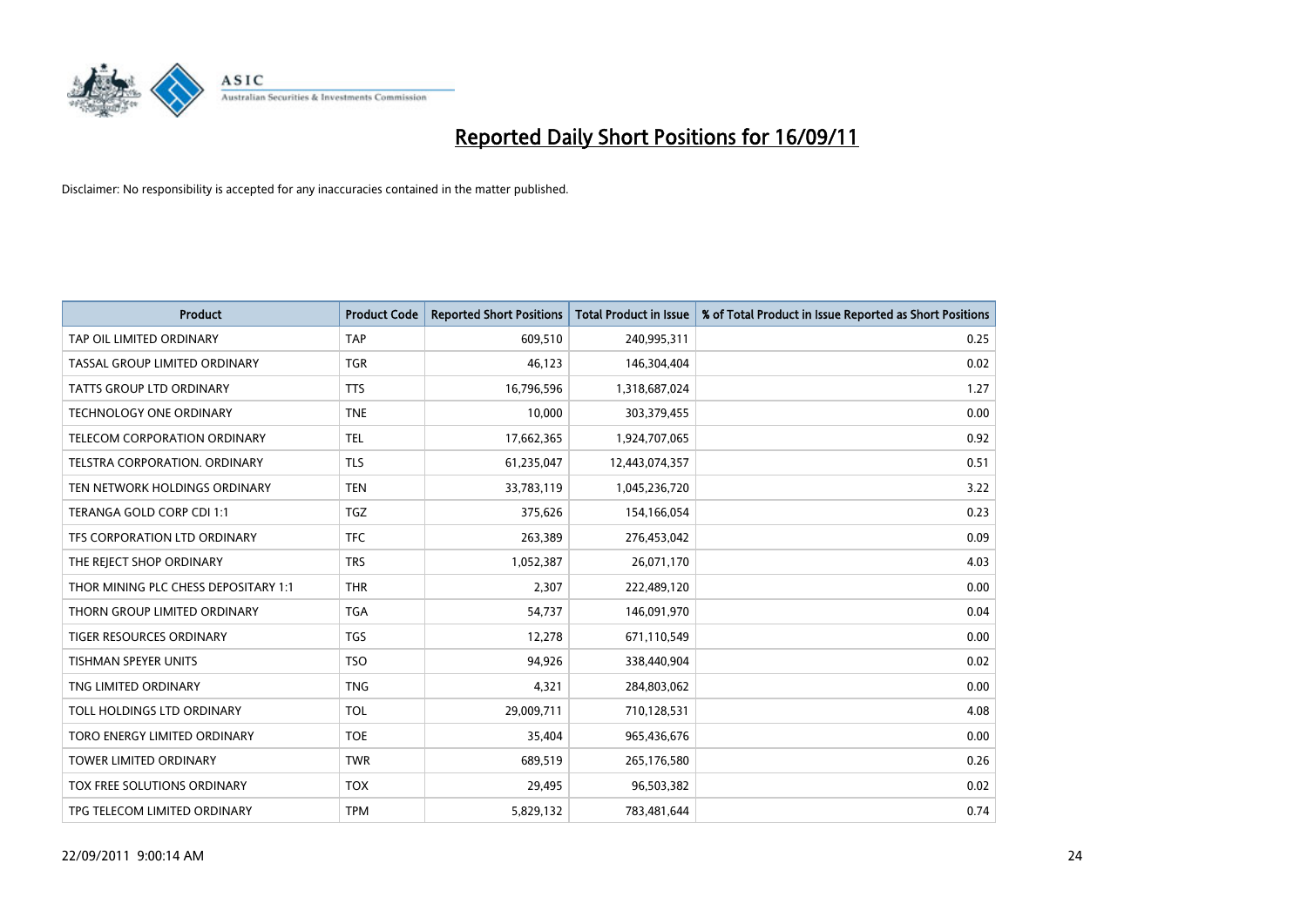

| <b>Product</b>                          | <b>Product Code</b> | <b>Reported Short Positions</b> | <b>Total Product in Issue</b> | % of Total Product in Issue Reported as Short Positions |
|-----------------------------------------|---------------------|---------------------------------|-------------------------------|---------------------------------------------------------|
| <b>TRANSFIELD SERVICES ORDINARY</b>     | <b>TSE</b>          | 4,174,477                       | 549,715,957                   | 0.75                                                    |
| TRANSPACIFIC INDUST. ORDINARY           | <b>TPI</b>          | 11,117,549                      | 960,638,735                   | 1.14                                                    |
| TRANSURBAN GROUP TRIPLE STAPLED SEC.    | <b>TCL</b>          | 2,192,535                       | 1,450,831,425                 | 0.14                                                    |
| TREASURY WINE ESTATE ORDINARY           | <b>TWE</b>          | 19,939,276                      | 647,227,144                   | 3.07                                                    |
| <b>TRINITY GROUP STAPLED SECURITIES</b> | <b>TCO</b>          | 3,419                           | 203,405,927                   | 0.00                                                    |
| TROY RESOURCES NL ORDINARY              | <b>TRY</b>          | 121,047                         | 88,087,823                    | 0.12                                                    |
| UGL LIMITED ORDINARY                    | UGL                 | 5,609,233                       | 166,047,171                   | 3.35                                                    |
| UNILIFE CORPORATION CDI 6:1             | <b>UNS</b>          | 81,508                          | 265,814,381                   | 0.03                                                    |
| UXC LIMITED ORDINARY                    | <b>UXC</b>          | 115,639                         | 306,933,250                   | 0.04                                                    |
| <b>VDM GROUP LIMITED ORDINARY</b>       | <b>VMG</b>          | 11,116                          | 193,127,749                   | 0.01                                                    |
| <b>VENTURE MINERALS ORDINARY</b>        | <b>VMS</b>          | 275,522                         | 221,093,592                   | 0.12                                                    |
| <b>VIEW RESOURCES LTD ORDINARY</b>      | <b>VRE</b>          | 1,760                           | 881,953,670                   | 0.00                                                    |
| <b>VIRGIN BLUE HOLDINGS ORDINARY</b>    | <b>VBA</b>          | 34,815,156                      | 2,210,197,600                 | 1.59                                                    |
| <b>VISION GROUP HLDGS ORDINARY</b>      | <b>VGH</b>          | 78.000                          | 74,520,926                    | 0.10                                                    |
| <b>VITA GROUP LTD ORDINARY</b>          | <b>VTG</b>          | 75,190                          | 142,499,800                   | 0.05                                                    |
| VITERRA INC CDI 1:1                     | <b>VTA</b>          | 3.828                           | 68,629,939                    | 0.01                                                    |
| <b>WATPAC LIMITED ORDINARY</b>          | <b>WTP</b>          | 16,579                          | 183,341,382                   | 0.00                                                    |
| <b>WDS LIMITED ORDINARY</b>             | <b>WDS</b>          | 701                             | 144,055,662                   | 0.00                                                    |
| WEBJET LIMITED ORDINARY                 | <b>WEB</b>          | 52,337                          | 74,436,278                    | 0.07                                                    |
| WESFARMERS LIMITED ORDINARY             | <b>WES</b>          | 19,978,757                      | 1,005,791,581                 | 1.96                                                    |